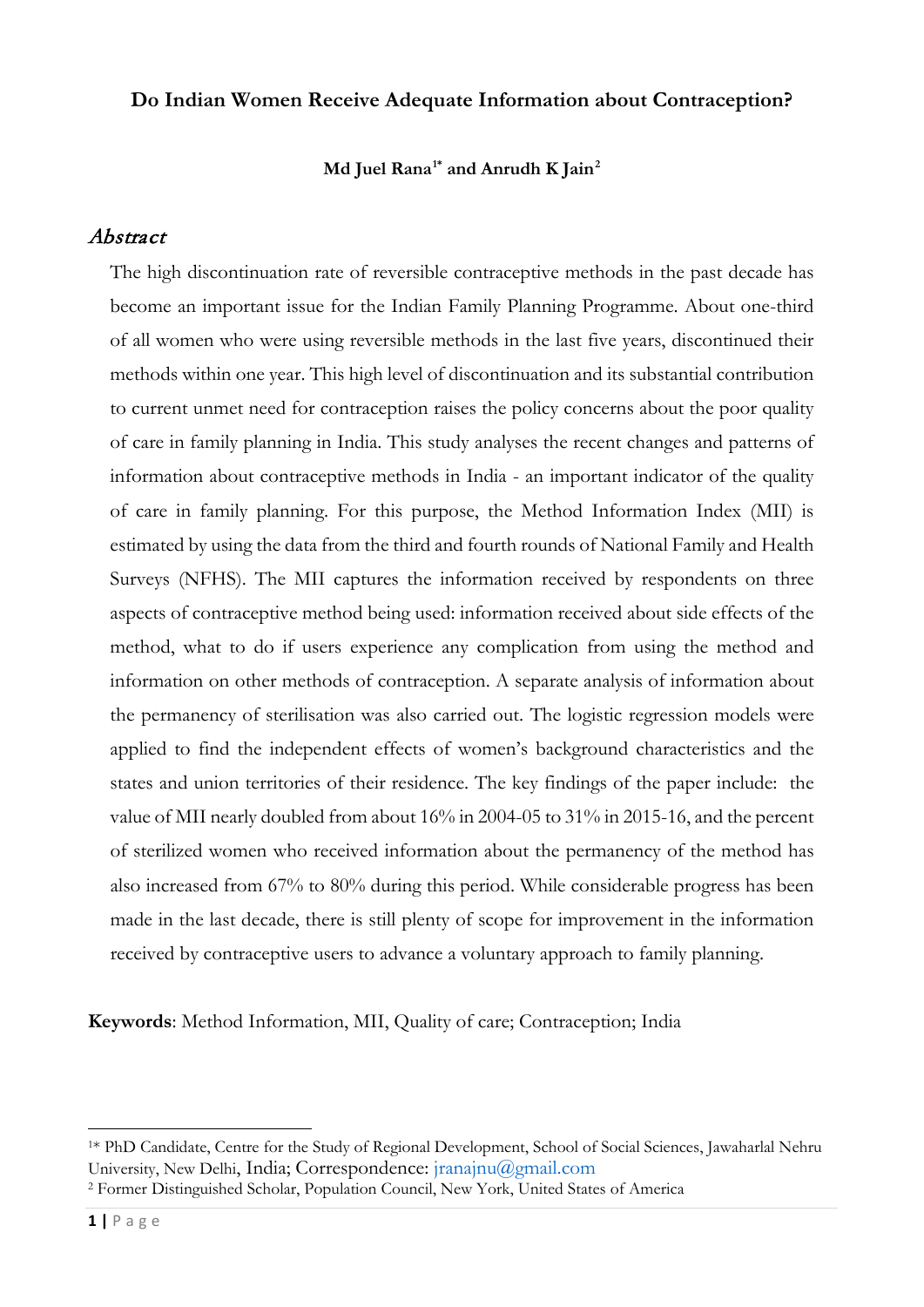#### **Introduction**

The method information index (MII) is included by FP2020, a global partnership to monitor progress toward achieving the goal set for 2020 by the 2012 Family Planning Summit held in London. An earlier analysis by Jain (2017) used the data from NFHS3 for 2005-06 and presented results for MII at the national level and by important characteristics of women. This analysis showed that the value of MII was universally low in all sub-groups and states, except a few subgroups. A comparable data from NFHS4 for 2015-16 has now become available. The purpose of this study is to document changes in the information received by contraceptive users during the last decade.

Over the years, the family planning programme in India has shown significant achievements. The total fertility rate (TFR) has declined from about six births in the 1960s to 2.2 births in 2015-16 (ORGI, 2015; IIPS and ICF, 2017). A major contributor to this fertility decline has been the high uptake of female sterilization which is also reflected in the method-mix (method-specific percent distribution of contraceptive users) of the country. The method-mix remained skewed toward female sterilization. For example, 51% of women were sterilized among those who initiated their contraception within the five years prior to NFHS-4 (2015-16), followed by condoms (24%), pills (17%), IUDs (7%), and injectables (0.8%). A similar method-mix was also observed in NFHS -3 (2005-2006) among users who initiated the use of a method in the last five years with female sterilisation as the highest accepted method (57%) followed by condoms (21%), pills (13%), IUDs (7%), and injectables (0.4%). This skewed method-mix has also been attributed to the limited availability of method choices in the country (Srinivasan, 2017).

The change in method-mix also indicates that the use of reversible contraceptive methods has increased slightly during the last decade, which is encouraging. At the same time, reversible contraceptive methods are associated with high discontinuation. Additionally, about one fourth (27%) of those who had an unmet need for family planning in 2005-06 had used a method in the past. Persistence of high discontinuation rate, *i.e.* past users will account for one-tenth (10%) of ever users to unmet need in the future (Jain *et al.*, 2013). Given this substantial contribution of past users to unmet need, it is important to focus on improving the continuity of contraceptive use, irrespective of the method used. A focus on improving the quality of care is one way to ensure that the users of reversible methods do not fall back into the unmet need category.

Information exchanged between the service provider and contraceptive user is one of the six elements of the quality of care framework in family planning (Bruce, 1990; Jain, 1989). Previous studies suggest that good quality of care and better information exchanged between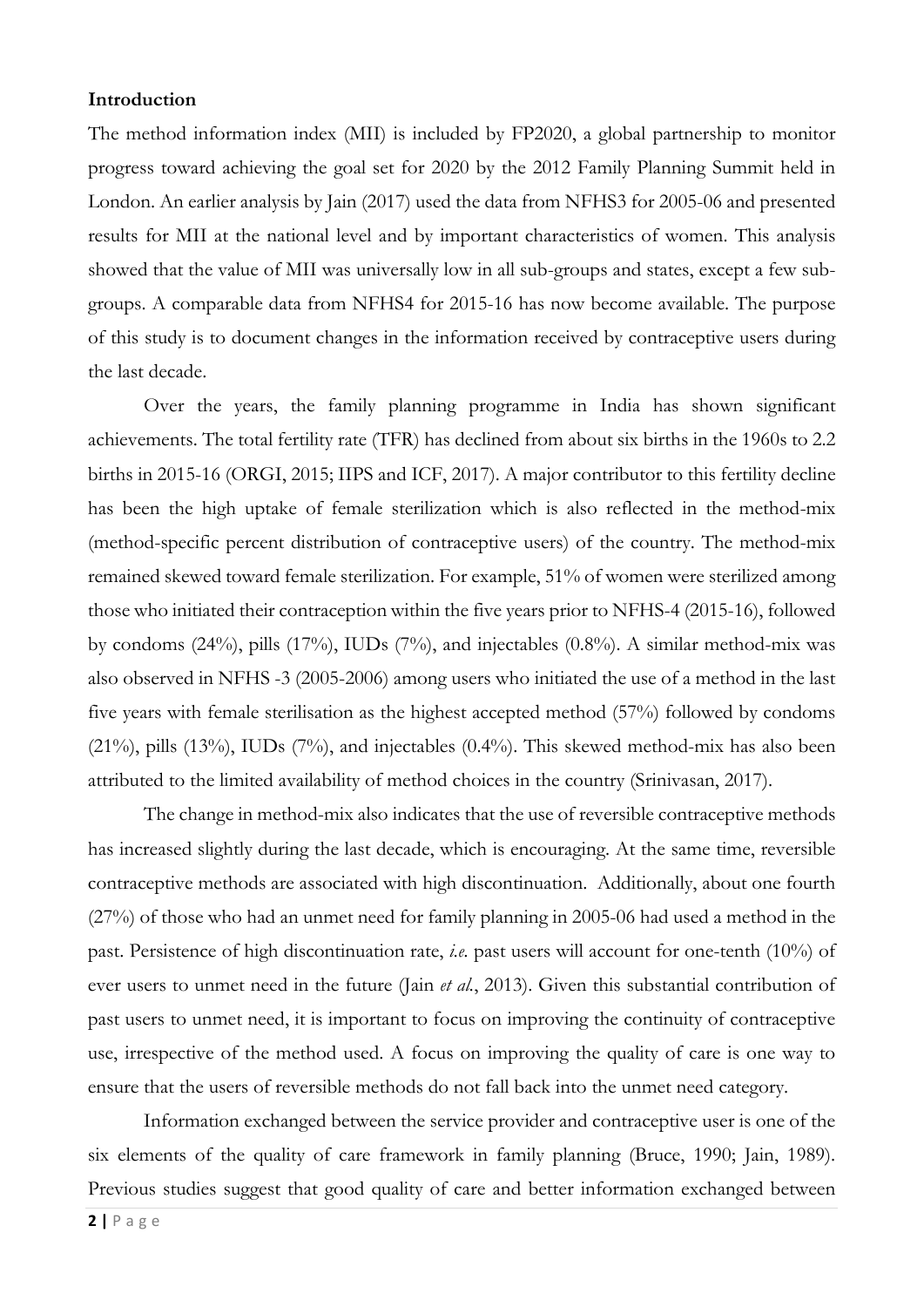providers and clients at the first interaction (actual or perceived) improve the subsequent contraceptive use and thereby reduce unwanted childbearing (Koenig *et al.*, 1997; RamaRao *et al.*, 2003; Sanogo *et al.*, 2003; Jain *et al.,* 2012). However, based on an analysis of the NFHS-3 data, Jain (2017) observed that except for few exceptions, the information received by the users on three items—about side effects, how to manage the side effects and other contraceptive methods — was poor across the different socioeconomic groups and the states of India in 2005-06.

This study aims to document change in the magnitude and patterns of the information received by the users in India during the last decade by presenting changes in the MII between 2005-06 and 2015-16. The specific objectives of the current study are - first, to show the changes in the magnitude and pattern of information about the contraceptive methods received by the users in India; second, to identify the socioeconomic, demographic and regional correlates of the information received; and third, to assess the relative contributions of the independent factors in change of information received by the users.

#### **Data and Methods**

### Data and Sample Selection

Data were used from the third and fourth rounds of NFHS of India conducted during 2005-06 and 2015-16 respectively. In NFHS-3, altogether 124,385 women at the reproductive age group (15-49 years) were interviewed from 109,041 households across the 28 states and one union territories of India. Out of 87,925 currently married women, about 49% (43,299) women were currently using any modern methods of contraception at the time of the survey. Out of these, the present study includes 12,624 (weighted n=13,254) women who were using one of the four methods of contraception at the time of survey (*viz.* pill, IUD, injectables, and sterilisation) and who initiated the method being used during five years (0-59 months) prior to the survey. In NFHS-4, from 601,509 households, total 699,686 women aged 15-49 years were interviewed covering twenty-nine states and seven union territories of India. From the 499,627 currently married women, around 44% (221,297) women were using any modern method of contraception at the time of interview. This study includes 60,662 (weighted n=63,849) women who were using one of the four contraceptive methods and had initiated the contraceptive method during five years prior to the survey. For the analysis of the information about the permanency of sterilisation, only 8,436 (weighted n=9,961) and 38,841 (weighted n=44,052) women for NFHS-3 and NFHS-4 respectively who were sterilised at the time of the survey were selected. These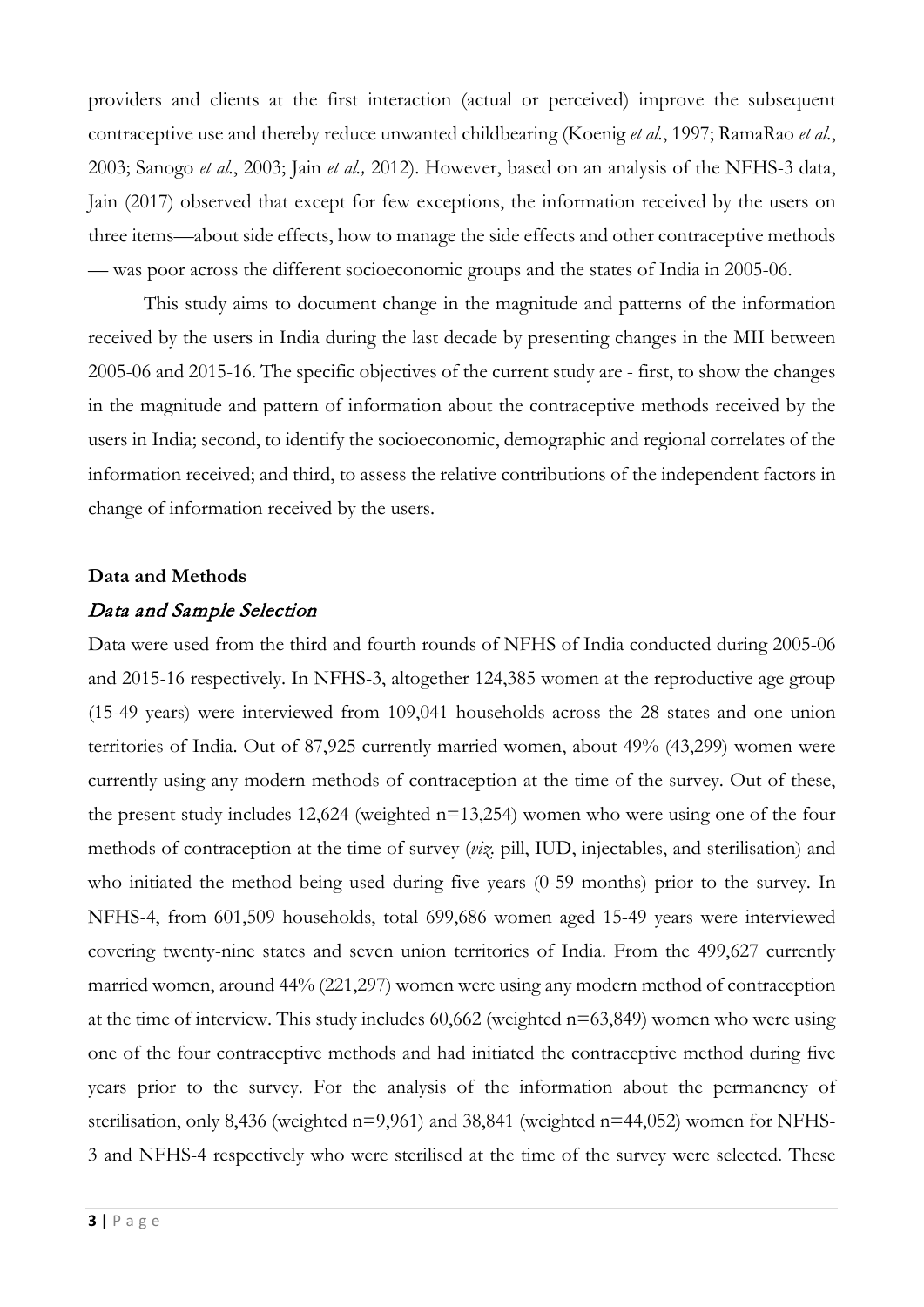sterilised women were also asked whether they were informed about the permanency of sterilisation at the time of initiation of this method.

# Method Information Index (MII)

An MII is created by compiling the responses of contraceptive users to three questions related to the information they reported receiving at the time of initiation of the contraceptive method currently being used and initiated within five years prior to the survey: side effects of the method, how to manage side effects, and told about other methods (FP2020, 2015; Jain, 2017). All three items are coded as binary variables (yes=1, else=0), and added to create a variable 'Sum'. The value of Sum may vary from the 0 to 3. A value of 3 indicating that the users received information on all three items, 0 indicating that they did not receive any information, and 1 or 2 indicating partial information. The Sum variable was coded in a binary variable  $(3=1;$  else=0) and was transformed into MII as the percent with a value of 1. The MII represent the percent of current users who reported yes to all three questions, *i.e.*, they reported receiving 'complete information'. As more than one third currently married women are sterilised, a separate analysis for the sterilised women has been carried out about whether they were told that the method is permanent (hereafter termed as the permanency of sterilization). All the estimates have been calculated by setting the survey design (*svyset*) and using national women's weight.

# Correlates of Information Received by the Users

A number of socioeconomic and demographic characteristics of women have been considered as the correlates of the MII particularly - contraceptive methods (pill, IUD, injectables and female sterilisation), sources of methods (public, private and others), place of residence (rural and urban), household wealth quintiles, women's level of education (no education, primary, secondary and higher) and five years age groups. The duration between initiation of current contraceptive methods and the date of the interview (in years) was controlled in the multivariate analysis for recall bias. As the analysis for permanency of sterilisation is restricted among the sterilised women, the types of methods were excluded from this analysis of sterilised women.

# Statistical Analyses

Two outcome variables are included: MII and permanency of sterilization. For each, two logistic regression analyses were conducted for two surveys: NFHS-3 and NFHS-4. A number of socioeconomic and demographic charcateristics metioned above were included as correlates. The state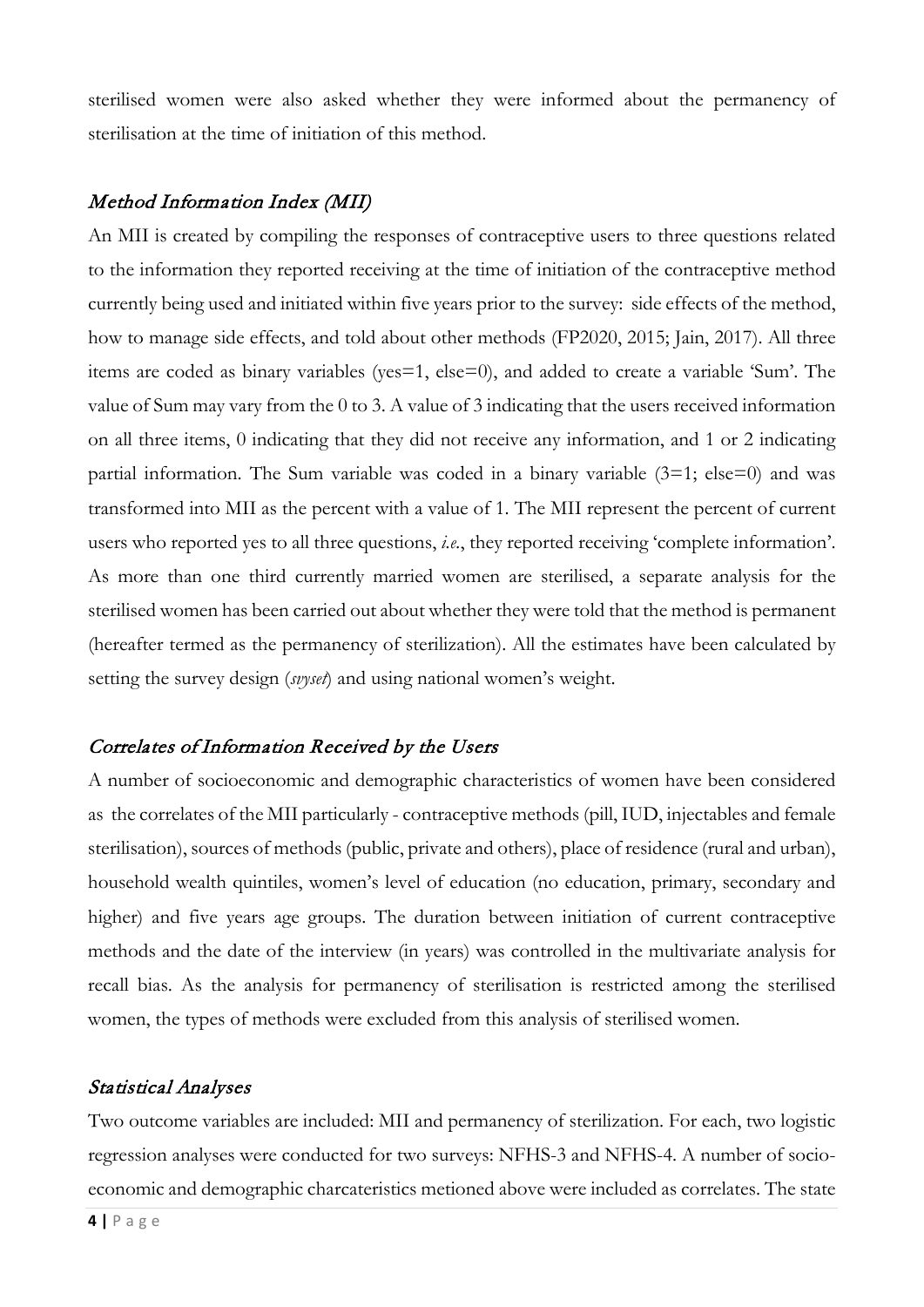of residence was also included as one of the correlates. The state which has equal or nearest percentage to the national average were identified as the reference category for each of the models of specific outcome variables in respective survey periods. However, only results from the large states and union territories are presented in the tables excluding the states whose sample size are small (<50) in NFHS-3. Andhra Pradesh and Telangana were merged for NFHS-4 to compare the estimates with NFHS-3. The adjusted odds ratios, adjusted values of MII, and the adjusted percent of women receiving information about the permanency of sterilisation for NFHS-3 and NFHS-4 were estimated by background characteristics and the states. The adjusted percentage is estimated by using the probability predicted from the logistic regression models and multiplying it by hundred. The change in MII and information about the permanency of sterilisation between the two survey periods were estimated, and the significance levels of change at 95% confidence level was calculated from their change in confidence interval between the periods (Altman and Bland, 2011). To estimate the contributions of the socioeconomic and demographic factors in the change of MII and information about the permanency of sterilisation, Blinder-Oaxaca decomposition models were employed (Blinder 1973; Oaxaca, 1973). The logit function is applied to the decomposition model because the outcome variables are dichotomous. All the independent variables were categorised into binary forms particularly advantageous and disadvantageous groups for the decomposition analyses.

#### **Results**

The findings from this study are presented in four parts. The first section presents national-level estimates of MII and information about the permanency of sterilization, the second and the third sections present correlates of MII and information about the permanency of sterilisation, and the fourth section presents the relative contribution of the socioeconomic and demographic factors in explaining the observed changes in MII.

# Information Received by the Users at the National Level

Figure 1 presents the percentage of users who were informed about each item of MII separately for 2005-06 and 2015-16. There is a significant improvement in each of the MII related items during the last decade along with the information about the permanency of sterilisation. However, the increase in the percentage of users receiving information on other methods was much higher than increase in other items about side effects.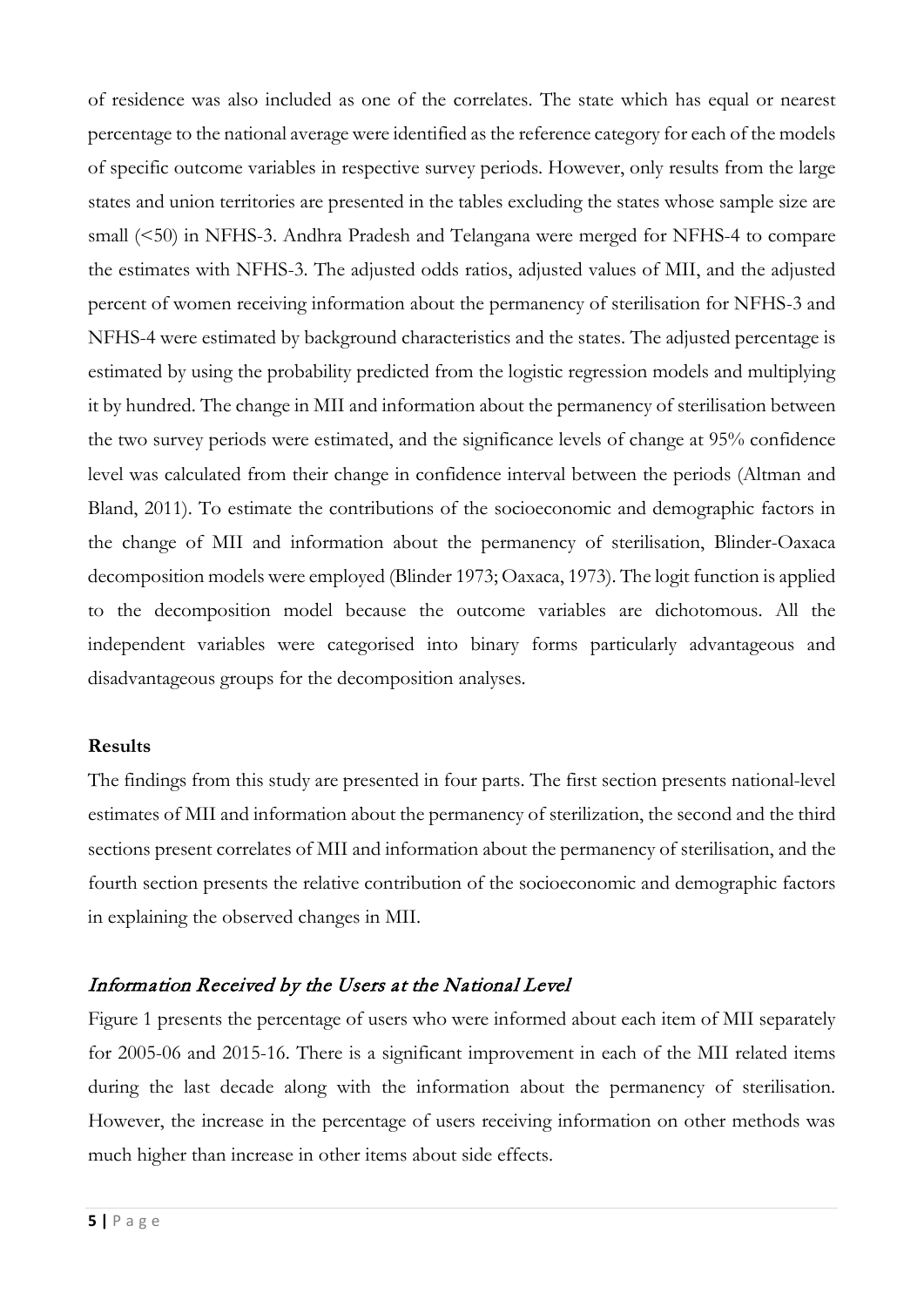Figure 1: Percentage of contraceptive users received information about three items of MII and permanency of sterilisation in India, 2005-06 to 2015-16



Note: The permanency of sterilisation is only asked to those women who are currently sterilised

| Information received by     | n (weighted) |        | Index  |        |         |
|-----------------------------|--------------|--------|--------|--------|---------|
| users                       | NFHS-3       | NFHS-4 | NFHS-3 | NFHS-4 | Change  |
| <b>Index values</b>         |              |        |        |        |         |
| 0                           | 7,685        | 27,588 | 58.0   | 43.2   | $-14.8$ |
|                             | 1,803        | 9,859  | 13.6   | 15.4   | 1.8     |
| $\overline{2}$              | 1,675        | 6,519  | 12.6   | 10.2   | $-2.4$  |
| 3 (MII)                     | 2,093        | 19,883 | 15.8   | 31.1   | 15.4    |
| Total                       | 13,254       | 63,849 | 100    | 100    |         |
| Permanency of sterilisation |              |        |        |        |         |
| Not informed                | 3,423        | 9,020  | 34.4   | 20.5   | $-13.9$ |
| Informed                    | 6,538        | 35,032 | 65.6   | 79.5   | 13.9    |
| Total<br>$\cdots$           | 9,961        | 44,052 | 100    | 100    |         |

**Table 1**: Method information index in India, 2005-06 to 2015-16

Note: All the estimates are weighted with national women weight; Index values are the response of the weighted average from the information related three questions; All the changes from NFHS-3 to NFHS-4 are significant at 99% confidence level

Table 1 shows the adjusted percentage of users who received information from three questions (MII) for all users and the permanency of sterilisation for sterilised women at the national level. About 31% of all users received the information from all the three questions in 2015-16, while the same was almost half (16%) in 2005-06. Among the sterilised women, almost 80% of them were informed about the permanency of sterilisation in 2015-16, the share of the users was about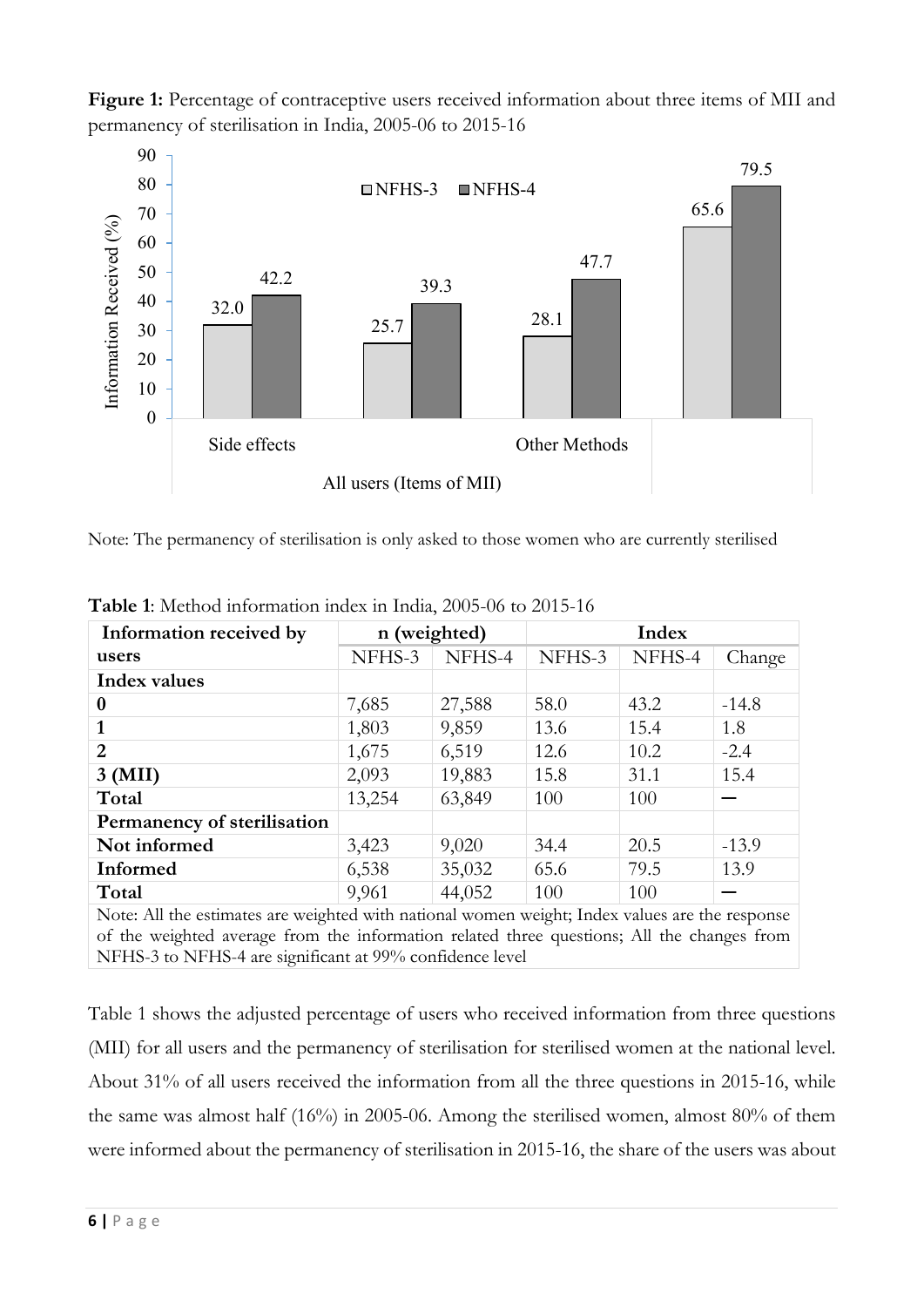66% a decade ago. During the last decade, the contraceptive users with no information have declined by about 15% points from 58% in 2005-06 to 43% in 2015-16.

# Correlates of MII

**MII by users' characteristics:** Table 2 shows the adjusted odds ratios (AORs), adjusted values of MII for the survey periods 2005-06 and 2015-16, and the magnitude of change in MII between the two survey periods. The pattern of relationships shown by AORs and adjusted values of MII are same, these patterns are also same for both surveys, and the value of adjusted MII increased between the two surveys for almost all sub-groups of the population.

In 2015-16, the value of MII was highest for IUD users followed by pill, injectables and female sterilisation (see column 4 and 5). In comparison to pill users, IUD users were 27% more likely to receive full information (AOR=1.27), and women who were sterilized were 36% less likely to receive full information (AOR=0.64). The difference between pill users and injectable users was not significant statistically. The users who received the methods from private sources are more likely to receive information about the contraceptive methods than those who obtain from the public sources for both the survey periods; but the difference between the two was not significant statistically. The women living in rural areas were 8% less likely to receive full information in comparison to urban users (AOR=0.92). The gap between rural and urban users has narrowed between the two surveys. The likelihood of receiving information increases with improving economic status of the households in 2015-16. The income gap in MII has increased between the two surveys. The percentage of receiving full information is increased with the level of education. However, the information gap has decreased between the two surveys. There is no significant difference in adjusted values of MII by age and the pattern is not clear with the duration between initiation of contraception and the date of interview.

During the last decade, overall, a significant increase in MII (15%) was registered in India, which varied from 8% to 20% points across almost all the background characteristics of the users (see column 6 of Table 2). It has been observed that the progress in receiving the information is higher among those who are using the reversible methods (such as pill, IUD and injectables) and living in rural areas as compared to those who are currently sterilised and urban areas respectively. The change in MII is also substantially higher among the younger women (15-24 years) than the older women.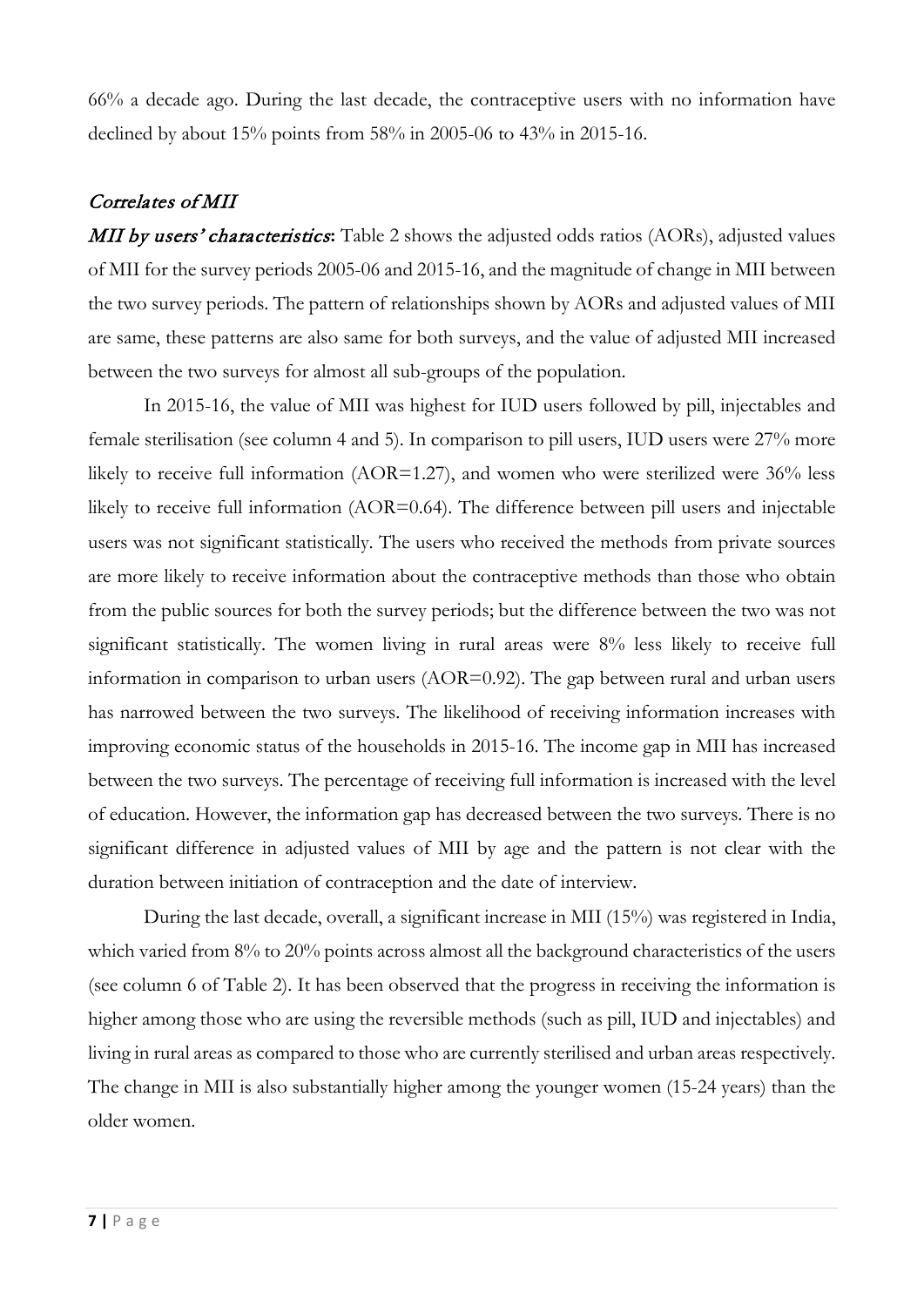| Characteristics                                                                                             |           | <b>AOR</b> | Adjusted MII (%) |           |           |  |
|-------------------------------------------------------------------------------------------------------------|-----------|------------|------------------|-----------|-----------|--|
|                                                                                                             | NFHS-3    | NFHS-4     | NFHS-3           | NFHS-4    | Change    |  |
| <b>Methods</b>                                                                                              |           |            |                  |           |           |  |
| Pill                                                                                                        | 1.00      | 1.00       | 18.6             | 39.0      | $20.5***$ |  |
| <b>IUD</b>                                                                                                  | $1.55***$ | $1.27***$  | $32.4***$        | 48.4***   | $16.0***$ |  |
| Injectables                                                                                                 | 1.15      | 0.95       | 17.2             | 33.7      | $16.5***$ |  |
| <b>Female</b> sterilisation                                                                                 | $0.62***$ | $0.64***$  | $13.1***$        | $26.5***$ | $13.4***$ |  |
| Source of methods                                                                                           |           |            |                  |           |           |  |
| Public                                                                                                      | 1.00      | 1.00       | 14.3             | 29.4      | $15.2***$ |  |
| Private                                                                                                     | 0.91      | 0.96       | 18.5             | 34.1      | $15.6***$ |  |
| Others                                                                                                      | $1.47*$   | $0.72***$  | $24.4*$          | $34.1***$ | $9.7***$  |  |
| Place of residence                                                                                          |           |            |                  |           |           |  |
| Urban                                                                                                       | 1.00      | 1.00       | 21.7             | 34.9      | $13.3***$ |  |
| Rural                                                                                                       | $0.75***$ | $0.92**$   | $12.9***$        | $29.5***$ | $16.5***$ |  |
| Wealth quintiles                                                                                            |           |            |                  |           |           |  |
| Poorest                                                                                                     | 1.00      | 1.00       | 11.9             | 24.5      | $12.7***$ |  |
| Poorer                                                                                                      | 0.91      | $1.19***$  | 11.2             | $29.9***$ | $18.7***$ |  |
| Middle                                                                                                      | 1.06      | $1.31***$  | 14.2             | $31.3***$ | $17.1***$ |  |
| Richer                                                                                                      | 1.08      | $1.33***$  | 16.2             | $32.9***$ | $16.7***$ |  |
| <b>Richest</b>                                                                                              | $1.33***$ | $1.61***$  | $24.7*$          | $38.5***$ | $13.8***$ |  |
| Women's education                                                                                           |           |            |                  |           |           |  |
| No education                                                                                                | 1.00      | 1.00       | 11.2             | 25.0      | $13.8***$ |  |
| Primary                                                                                                     | 1.05      | 0.96       | 14.0             | 28.1      | $14.1***$ |  |
| Secondary                                                                                                   | $1.28**$  | $1.07**$   | $19.0**$         | $34.2**$  | $15.2***$ |  |
| Higher                                                                                                      | $1.55***$ | 1.00       | $30.1***$        | 37.8      | $7.7***$  |  |
| Current age                                                                                                 |           |            |                  |           |           |  |
| $15-19$                                                                                                     | 1.00      | 1.00       | 14.0             | 34.8      | $20.8***$ |  |
| $20 - 24$                                                                                                   | 1.00      | 1.14       | 14.1             | 33.5      | $19.4***$ |  |
| 25-29                                                                                                       | 1.12      | 1.13       | 15.9             | 32.0      | $16.1***$ |  |
| $30 - 34$                                                                                                   | 1.27      | 1.03       | 17.1             | 30.2      | $13.1***$ |  |
| $35 - 39$                                                                                                   | 1.11      | 0.96       | 15.7             | 28.9      | $13.3***$ |  |
| 40-44                                                                                                       | 1.18      | 0.89       | 16.5             | 26.6      | $10.1***$ |  |
| 45-49                                                                                                       | 1.98      | $0.75*$    | 24.6             | $22.7*$   | $-1.9$    |  |
| Duration between contraceptive initiation and interview (years)                                             |           |            |                  |           |           |  |
| $0-1$                                                                                                       | 1.00      | 1.00       | 17.4             | 32.0      | $14.6***$ |  |
| $1-2$                                                                                                       | 1.04      | $1.09**$   | 16.7             | $32.8**$  | $16.1***$ |  |
| $2 - 3$                                                                                                     | 1.04      | 1.05       | 16.8             | 31.0      | $14.2***$ |  |
| $3 - 4$                                                                                                     | 0.86      | $1.08**$   | 14.1             | $30.4*$   | $16.3***$ |  |
| $4 - 5$                                                                                                     | $0.80*$   | $1.06*$    | $12.7*$          | $28.8*$   | $16.1***$ |  |
| Total                                                                                                       |           |            | 15.8             | 31.1      | $15.4***$ |  |
| Note: All the estimates are weighted with national women weight; *** $p$ <0.001, ** $p$ <0.01, * $p$ <0.05; |           |            |                  |           |           |  |
| Significance levels of change has been estimated from the differences in the confidence intervals           |           |            |                  |           |           |  |

**Table 2**: The adjusted odds ratios (AORs) and adjusted method information index (MII) for all users by their characteristics in India

Significance levels of change has been estimated from the differences in the confidence intervals between the survey periods; The adjusted values are adjusted for all the background characteristics and the states and union territories listed in the Table 3; The first categories of the background characteristics were considered as reference in the adjusted models.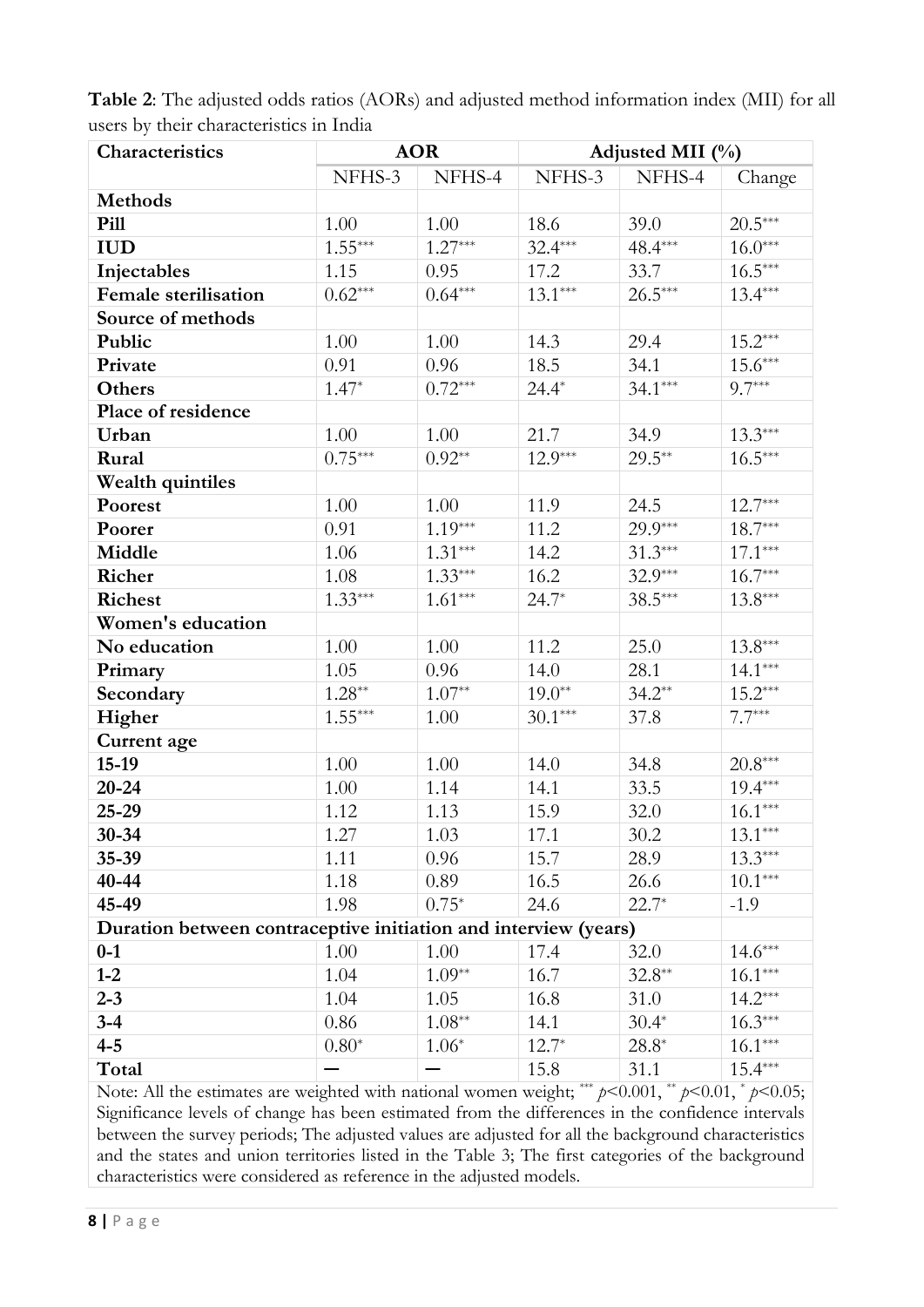State level patterns and changes in the MII: Table 3 shows the adjusted odds ratios (AORs) and adjusted values of MII by major states and union territories of India for the periods 2005-06 and 2015-16 and change in the adjusted values of MII during the last ten years. As a whole, about 31% of the users received information about all the three methods related items ranging from 18% in Bihar to 64% in Punjab in 2015-16 (see column 5). The MII is considerably higher in the states such as Tamil Nadu (61%), Punjab (64%), Haryana (49%), Odisha (45%), Assam (43%), West Bengal (38%) and Chhattisgarh (39%) than the national average. Also, these states made significant progress in MII (19%-46%) during the last decade (see column 6). On the other hand, Andhra Pradesh (14%), Maharashtra (19%), Delhi (26%), Jammu & Kashmir (21%), Himachal Pradesh (20%), Jharkhand (24%), Gujarat (27%), Madhya Pradesh (25%), Rajasthan (26%) performed poorly in 2015-16 and slowly progressed in the last decade as well. Even a few states and union territories such as Delhi, Himachal Pradesh, and Madhya Pradesh experienced negative to insignificant progress during the same period. Among the lower performing states in 2005-06, the MII is improved considerably, mainly in Uttar Pradesh and Odisha, while Andhra Pradesh, Bihar, Himachal Pradesh, Maharashtra, and Jammu & Kashmir had slower improvement than the national average. These findings reiterate the need to look at the quality of care and information provided to users closely given states of Andhra Pradesh, Himachal Pradesh, Jammu & Kashmir and Gujarat are amongst those who have consistently displayed favourable demographic indicators in relation to several other states in the country.

| <b>States</b>           | <b>AOR</b> |           | Adjusted MII $(\%$ |           |            |  |
|-------------------------|------------|-----------|--------------------|-----------|------------|--|
|                         | NFHS-3     | NFHS-4    | NFHS-3             | NFHS-4    | Change     |  |
| Andhra Pradesh          | $0.46***$  | $0.39***$ | $6.3***$           | $14.3***$ | $8.0***$   |  |
| Assam                   | $1.59**$   | $1.50***$ | $24.0**$           | $43.4***$ | $19.4***$  |  |
| <b>Bihar</b>            | $0.47***$  | $0.63***$ | $6.6***$           | $18.3***$ | $11.7***$  |  |
| Chhattisgarh            | 1.29       | $1.49***$ | 16.2               | $38.8***$ | $22.6***$  |  |
| Delhi                   | $1.90**$   | $0.49***$ | $39.4**$           | $25.5***$ | $-13.9***$ |  |
| Gujarat                 | $1.31*$    | $0.73***$ | $22.9*$            | $26.5***$ | $3.6***$   |  |
| Haryana                 | $1.46*$    | $1.70***$ | $22.9*$            | $49.0***$ | $26.2***$  |  |
| <b>Himachal Pradesh</b> | $2.63***$  | $0.52***$ | $32.3***$          | $20.2***$ | $-12.1***$ |  |
| Jammu & Kashmir         | $0.37*$    | $0.52***$ | $7.5^*$            | $21.3***$ | $13.8***$  |  |
| Jharkhand               | $0.62*$    | $0.82*$   | $9.6*$             | $24.3*$   | $14.7***$  |  |
| Karnataka               | 1.00       | $0.81**$  | 15.8               | $26.3**$  | $10.5***$  |  |
| Kerala                  | 1.25       | 1.00      | 21.9               | 32.9      | $11.0***$  |  |

**Table 3:** The adjusted odds ratios (AORs) and adjusted method information index (MII) for all users across the states of residence in India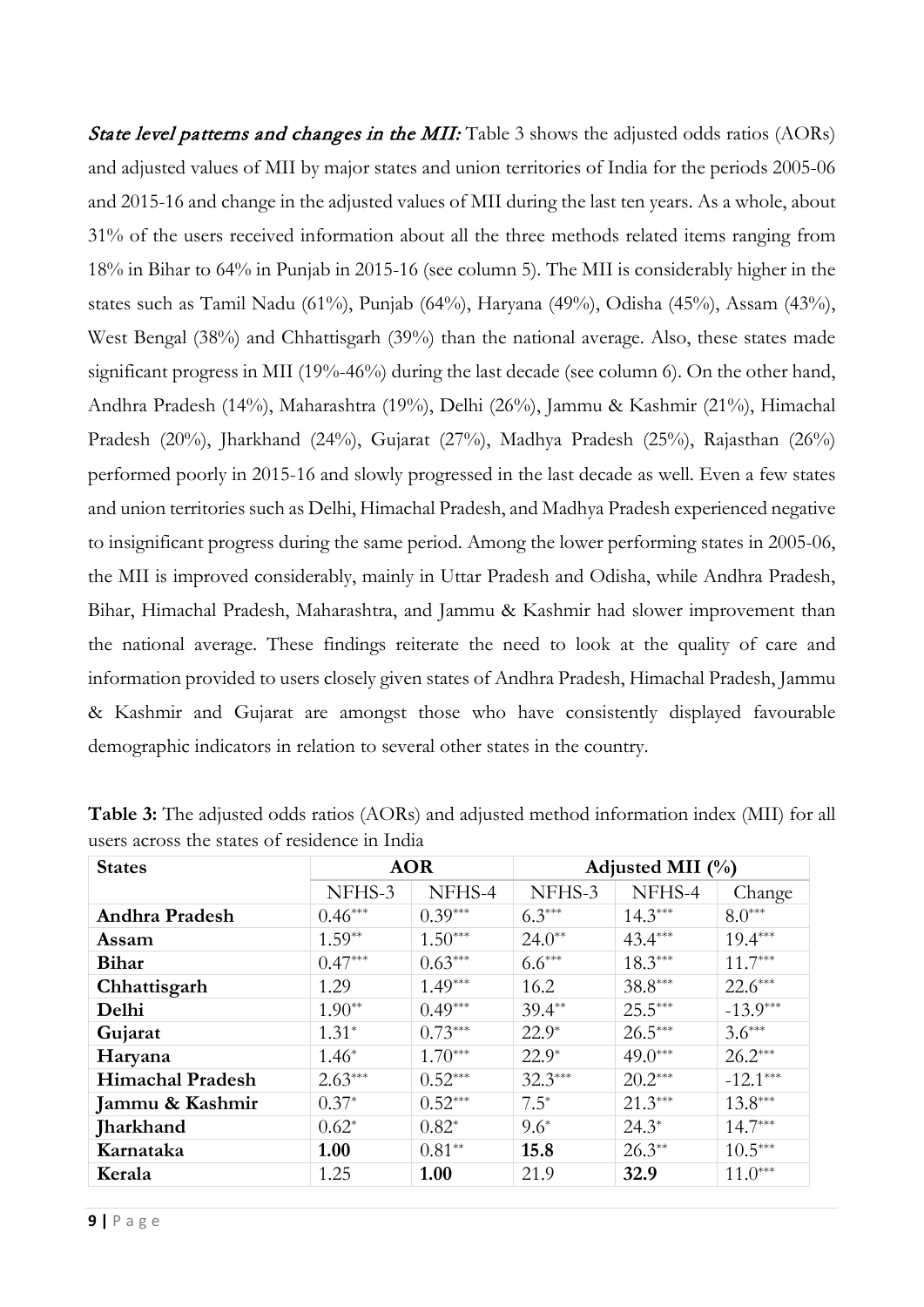| <b>Madhya Pradesh</b> | $2.42***$ | $0.85*$   | $25.5***$ | $24.9*$   | $-0.6**$  |
|-----------------------|-----------|-----------|-----------|-----------|-----------|
| Maharashtra           | $0.56***$ | $0.49***$ | $11.2***$ | $19.1***$ | $7.9***$  |
| Odisha                | $0.37***$ | $1.92***$ | $6.6***$  | 44.7***   | $38.1***$ |
| Punjab                | 0.91      | $2.81**$  | 18.3      | $64.0**$  | $45.8***$ |
| Rajasthan             | 0.85      | $0.84*$   | 12.9      | $26.4*$   | $13.5***$ |
| Tamil Nadu            | $3.68***$ | $3.30***$ | $39.4***$ | $61.0***$ | $21.7***$ |
| <b>Uttar Pradesh</b>  | $0.56***$ | 0.89      | $9.5***$  | 27.5      | $18.0***$ |
| Uttarakhand           | 0.91      | 0.77      | 14.9      | 27.7      | $12.8***$ |
| <b>West Bengal</b>    | 0.89      | $1.25**$  | 13.7      | $37.9**$  | $24.2***$ |
| India                 |           |           | 15.8      | 31.1      | $15.4***$ |

Note: All the estimates are weighted with national women weight; \*\*\*  $p \le 0.001$ , \*  $p \le 0.01$ , \*  $p \le 0.05$ ; Significance levels of change has been estimated from the differences in the confidence intervals between the survey periods; The adjusted values are adjusted for all the background characteristics along with all states and union territories; Karnataka and Kerala are the reference categories for NFHS-3 and 4 respectively

# Correlates of the Information about Permanency of Sterilisation

Permanency of sterilisation by users' characteristics: Table 4 presents the adjusted odds ratios (AORs), adjusted percentage of information about the permanency of sterilisation received by the sterilised women in India for 2005-06 and 2015-16, and changes during the last ten years by the background characteristics. The adjusted percentages of the information received by the users are higher among those whose sources of methods is from the private sector and are living in better economic households as compared to those from public sectors and the poorest economic households respectively (see column 4 and 5). The adjusted percentage of receiving information is about 80% in 2015-16 ranging from 78% (uneducated women) to 83% (users in 15-19 age group) across different socioeconomic and demographic characteristics, which was 67% in 2005-06 varied between 59% (45-49 age group) and 77% (higher level of education).

Interesting to note that the differentials across the socioeconomic groups have considerably been narrowed over the last decade. Significant progress in MII (14%) is observed during the last ten years ranging from 5% (higher level of education) to 18% (15-19 age group) across different background characteristics of the users (see column 6 of Table 3). It is noticed that the progress in receiving the information about the permanency of sterilisation is higher among those who are undereducated, receiving services from public sources, and living in rural areas and poor households than their counterparts respectively. These findings suggest that the socioeconomically disadvantaged sterilised women are making greater progress in receiving the information about the permanency of sterilisation compared to their opposite groups.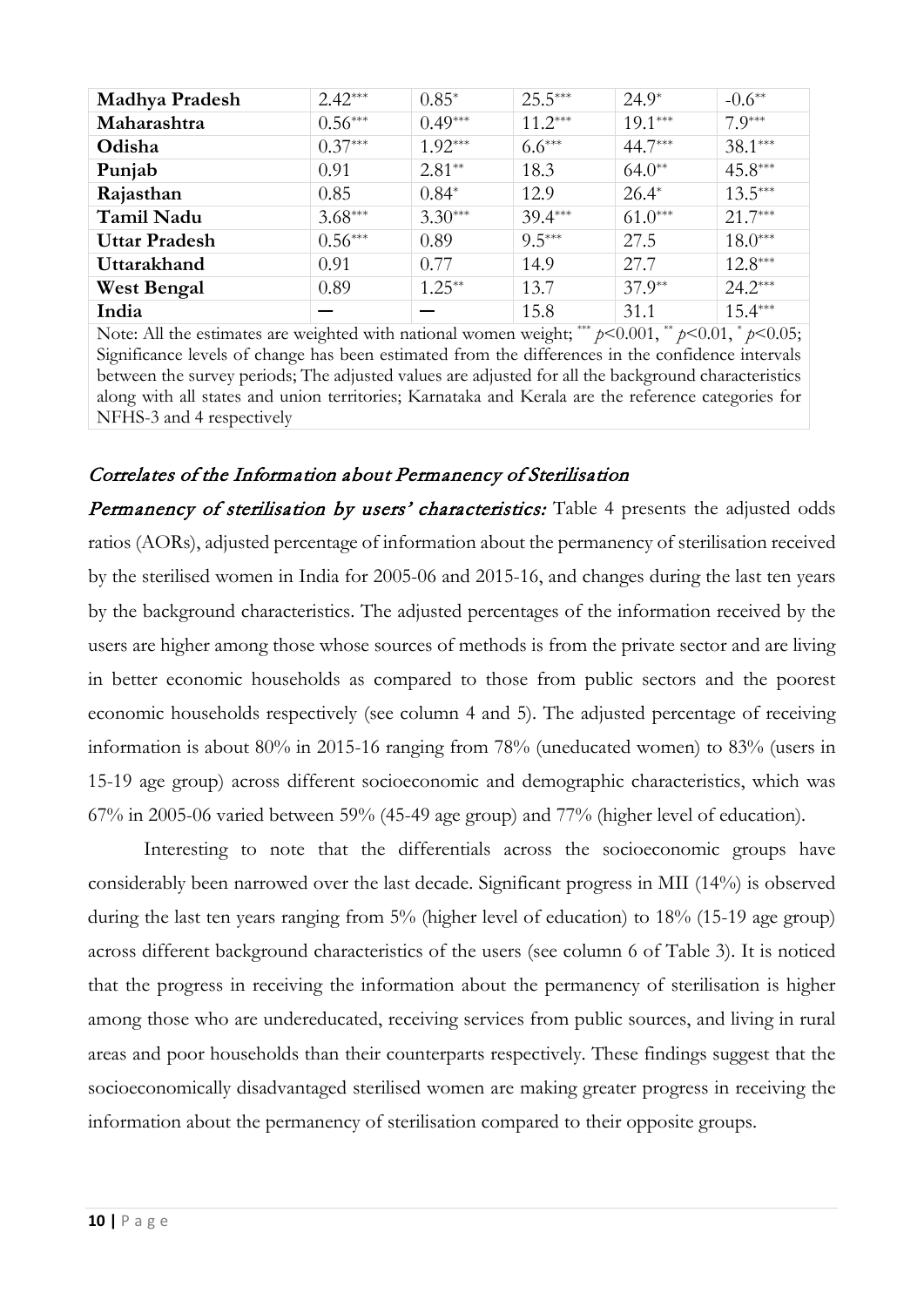| <b>Background characteristics</b>                               | <b>AOR</b>           |        | Permanency of sterilisation (%) |           |                       |  |
|-----------------------------------------------------------------|----------------------|--------|---------------------------------|-----------|-----------------------|--|
|                                                                 | NFHS-3               | NFHS-4 | NFHS-3                          | NFHS-4    | Change                |  |
| Source of methods                                               |                      |        |                                 |           |                       |  |
| Public                                                          | 1.00                 | 1.00   | 64.0                            | 79.8      | $15.8***$             |  |
| Private                                                         | $1.31***$            | 0.87   | $71.9***$                       | 78.9***   | $7.0***$              |  |
| Others                                                          | 1.03                 | 0.55   | 65.4                            | $69.7***$ | $4.3***$              |  |
| Place of residence                                              |                      |        |                                 |           |                       |  |
| Urban                                                           | 1.00                 | 1.00   | 69.2                            | 80.2      | $11.0***$             |  |
| Rural                                                           | 0.97                 | 1.06   | 64.2                            | 79.2      | $15.0***$             |  |
| Wealth quintiles                                                |                      |        |                                 |           |                       |  |
| Poorest                                                         | 1.00                 | 1.00   | 60.0                            | 77.7      | $17.6***$             |  |
| Poorer                                                          | $1.25***$            | 1.18   | $64.8**$                        | 79.4***   | $14.6***$             |  |
| Middle                                                          | $1.26**$             | 1.22   | $66.3**$                        | $79.2***$ | $12.9***$             |  |
| Richer                                                          | $1.29**$             | 1.34   | $66.5***$                       | $80.3***$ | $13.8***$             |  |
| <b>Richest</b>                                                  | $1.47***$            | 1.51   | $71.6***$                       | $81.7***$ | $10.1***$             |  |
| Women's education                                               |                      |        |                                 |           |                       |  |
| No education                                                    | 1.00                 | 1.00   | 62.0                            | 77.6      | $15.6^{\ast\ast\ast}$ |  |
| Primary                                                         | 1.11                 | 1.04   | 68.7                            | 79.6      | $10.9***$             |  |
| Secondary                                                       | 1.01                 | 1.04   | 67.7                            | 80.3      | $12.7***$             |  |
| Higher                                                          | $1.37*$              | 1.07   | $77.2*$                         | 82.2      | $5.0***$              |  |
| Current age                                                     |                      |        |                                 |           |                       |  |
| $15-19$                                                         | 1.00                 | 1.00   | 58.7                            | 76.7      | $18.1^{\ast\ast\ast}$ |  |
| $20 - 24$                                                       | 1.16                 | 1.04   | 64.6                            | 78.8      | $14.2***$             |  |
| 25-29                                                           | 1.24                 | 1.07   | 67.6                            | 79.8      | $12.2***$             |  |
| $30 - 34$                                                       | 1.12                 | 1.05   | 64.9                            | 80.0      | $15.1***$             |  |
| 35-39                                                           | 1.09                 | 1.04   | 64.4                            | 79.6      | $15.2***$             |  |
| 40-44                                                           | 0.95                 | 0.96   | 60.6                            | 77.9      | $17.4***$             |  |
| 45-49                                                           | 0.87                 | 0.96   | 55.5                            | 77.5      | $22.1***$             |  |
| Duration between contraceptive initiation and interview (years) |                      |        |                                 |           |                       |  |
| $0-1$                                                           | $1.00$ $1.00$ $63.9$ |        |                                 | 80.0      | $16.2***$             |  |
| $1 - 2$                                                         | $1.23**$             | 0.94   | $68.1**$                        | 79.5      | $11.4***$             |  |
| $2 - 3$                                                         | 1.03                 | 0.93   | 64.7                            | 79.1      | $14.5***$             |  |
| $3 - 4$                                                         | 1.14                 | 0.97   | 66.4                            | 79.8      | $13.4***$             |  |
| $4 - 5$                                                         | 1.04                 | 0.92   | 64.9                            | $79.2*$   | $14.3***$             |  |
| Total                                                           |                      |        | 65.6                            | 79.5      | $13.9***$             |  |

**Table 4**: The adjusted odds ratios (AORs) and adjusted percentage of the information received among the sterilised women about the permanency of sterilization by their characteristics in India

Note: All the estimates are weighted with national women weight; \*\*\*  $p$ <0.001, \*\*  $p$ <0.01, \*  $p$ <0.05; Significance levels of change has been estimated from the differences in the confidence intervals between the survey periods; The adjusted values are adjusted for all the background characteristics and the states and union territories listed in the Table 5; The first categories of the background characteristics were considered as reference in the adjusted models.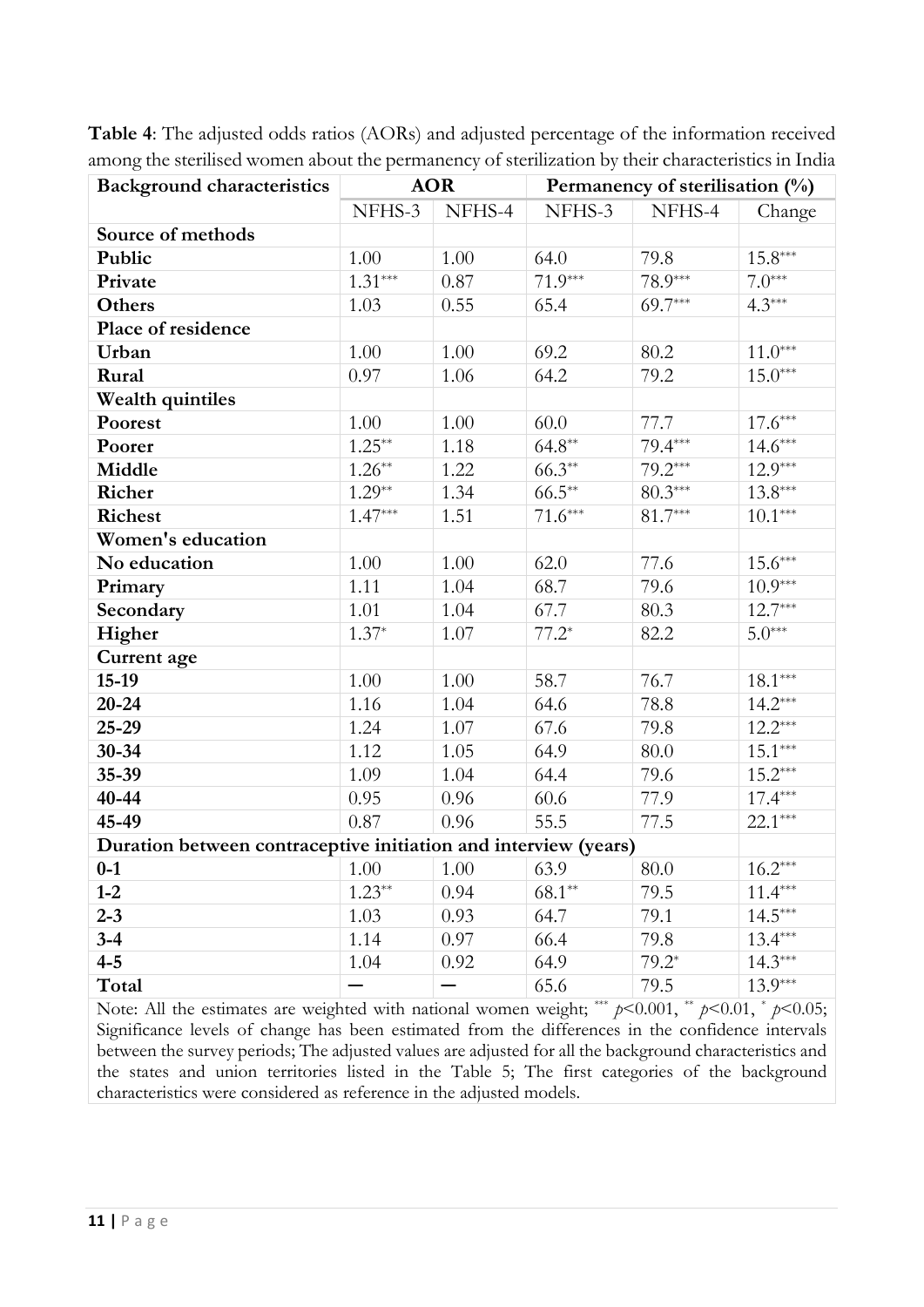| <b>States</b>         |           | <b>AOR</b> |           | Permanency of sterilisation $(\%)$ |                      |
|-----------------------|-----------|------------|-----------|------------------------------------|----------------------|
|                       | NFHS-3    | NFHS-4     | NFHS-3    | NFHS-4                             | Change               |
| Andhra Pradesh        | 0.93      | $0.75***$  | 63.7      | $74.4***$                          | $10.8***$            |
| Assam                 | $3.26***$ | $2.39***$  | 85.4***   | 89.4***                            | $4.1***$             |
| <b>Bihar</b>          | 0.83      | $1.28**$   | 61.7      | $81.0**$                           | $19.3***$            |
| Chhattisgarh          | 1.17      | 1.04       | 66.1      | 79.6                               | $13.5***$            |
| Delhi                 | $2.89**$  | 0.77       | 85.7**    | 75.7                               | $-10.0***$           |
| Gujarat               | $0.76*$   | 1.00       | $58.5*$   | 79.3                               | $20.9***$            |
| Haryana               | 1.28      | $1.45**$   | 70.5      | $86.0**$                           | $15.5***$            |
| Himachal Pradesh      | 1.18      | $0.54**$   | 68.6      | $69.5***$                          | $1.0**$              |
| Jammu & Kashmir       | 0.63      | 0.80       | 54.1      | 75.4                               | $21.3***$            |
| Jharkhand             | 1.13      | $0.71***$  | 66.8      | $71.0***$                          | $4.2***$             |
| Karnataka             | 0.98      | $0.48***$  | 64.5      | $65.4***$                          | $0.9***$             |
| Kerala                | 0.90      | 1.10       | 66.1      | 82.0                               | $16.0***$            |
| <b>Madhya Pradesh</b> | $1.36*$   | $0.93**$   | $68.4**$  | 77.2                               | $8.8^{\ast\ast\ast}$ |
| Maharashtra           | 1.00      | 0.90       | 65.6      | 77.8                               | $12.2***$            |
| Odisha                | $2.08***$ | $2.43***$  | $77.5***$ | 89.7***                            | $12.2***$            |
| Punjab                | 0.94      | 1.66       | 63.4      | $87.6^{\ast\ast\ast}$              | $24.2***$            |
| Rajasthan             | $0.77*$   | $0.77*$    | $56.9*$   | $74.5***$                          | $17.5***$            |
| Tamil Nadu            | $2.47***$ | $3.06***$  | 82.7***   | $92.4***$                          | $9.7***$             |
| <b>Uttar Pradesh</b>  | $0.75**$  | $1.19**$   | $55.7**$  | $80.8*$                            | $25.1***$            |
| Uttarakhand           | $1.82*$   | $0.98*$    | $76.1*$   | 79.5                               | $3.4***$             |
| <b>West Bengal</b>    | $1.36**$  | $2.09**$   | $70.3**$  | $88.2***$                          | $17.9***$            |
| India                 |           |            | 65.6      | 79.5                               | $13.9***$            |

**Table 5**: The adjusted odds ratios (AORs) and adjusted percentage of information received by sterilised women about the permanency of sterilization across the states of residence in India

Note: All the estimates are weighted with national women weight; \*\*\*  $p$ <0.001, \*  $p$ <0.01, \*  $p$ <0.05; Significance levels of change has been estimated from the differences in the confidence intervals between the survey periods; The adjusted values are adjusted for all the background characteristics along with all states and union territories; Maharashtra and Gujarat are the reference categories for NFHS-3 and 4 respectively

State level variations in Permanency of sterilisation: Table 5 presents the adjusted odds ratios (AORs) and the adjusted percentage of sterilised women who received information about the permanency of sterilisation in 2005-06 and 2015-16, and changes between the periods. In 2015- 16. Overall 80% of sterilised women were informed about the permanency of sterilisation, it varied from 65% in Karnataka to 93% in Tamil Nadu (see column 5). Next to Tamil Nadu, Odisha (90%), Assam (89%), West Bengal (88%), Punjab (88%), and Haryana (86%) recorded considerable higher information received by the users than the national average. On the other side, along with Karnataka, Himachal Pradesh (69%), Jharkhand (71%), Andhra Pradesh (75%) and Rajasthan (75%) noted substantial lower information about the permanency of sterilisation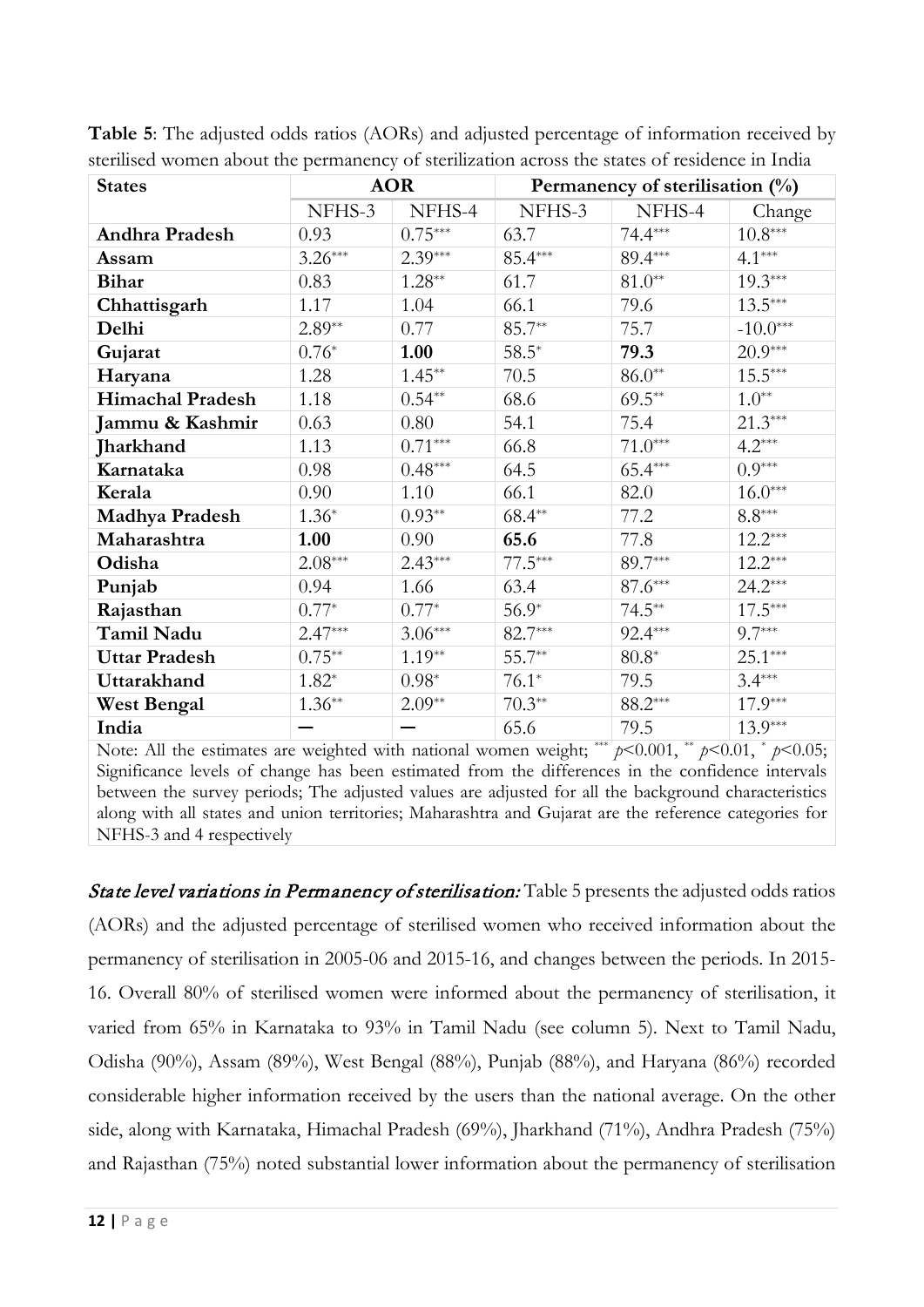than the national average. During the last one decade, Uttar Pradesh (25%), Punjab (24%), Jammu & Kashmir (21%), Bihar (19%), West Bengal (18%), Rajasthan (18%), and Kerala (16%) have had considerable progress in the receiving information permanency of sterilisation (see column 6). A significant negative or a lower change is observed in Delhi (-10%), Karnataka (1%), Himachal Pradesh (1%), Uttarakhand (3%), Jharkhand (4%) and Assam (4%). Among the low performing states in 2005-06, Punjab, Jammu & Kashmir, Uttar Pradesh, Bihar, and Gujarat have made relatively greater progress in receiving the method information. These findings also restate issues of informed choice in these states where the percentage of female sterilisation in the method-mix is considerably higher than many other states of India.

# Decomposition Analysis

Table 6 presents the results from the Blinder-Oaxaca decomposition models for the relative contribution of the socioeconomic and demographic variables to the change in MII and information about the permanency of sterilisation between 2005-06 and 2015-16. The change in MII is decomposed into explained and unexplained parts. The explained part is the coefficient effect of the model, which specifies the change in MII between the survey periods due to the differentials in the effect of the determining factors. The unexplained part comprises the endowment and interaction effects. The endowment effect indicates the change in MII between the survey periods because of differences in the distribution of determining factors. The interaction effect is the reciprocity between the endowment effect and coefficient effect.

The results show that the socioeconomic and demographic factors contribute about 88% and 89% of the change in MII and information about the permanency of sterilisation respectively during the last decade (coefficient effect). The findings imply that considerable positive change in method information is due to differences in the effects of the background characteristics. The relative contribution in the explained change of MII is largely shared by the state of residence (25%), types of contraceptive methods (23%), place of residence (14%), duration between contraceptive initiation and date of survey (13%), wealth status (11%), current age (7%) and women's education (5%). During the same time, the comparative contribution in the explained change of information about the permanency of sterilisation is mainly shared by sources of methods (47%) and states of residence (27%).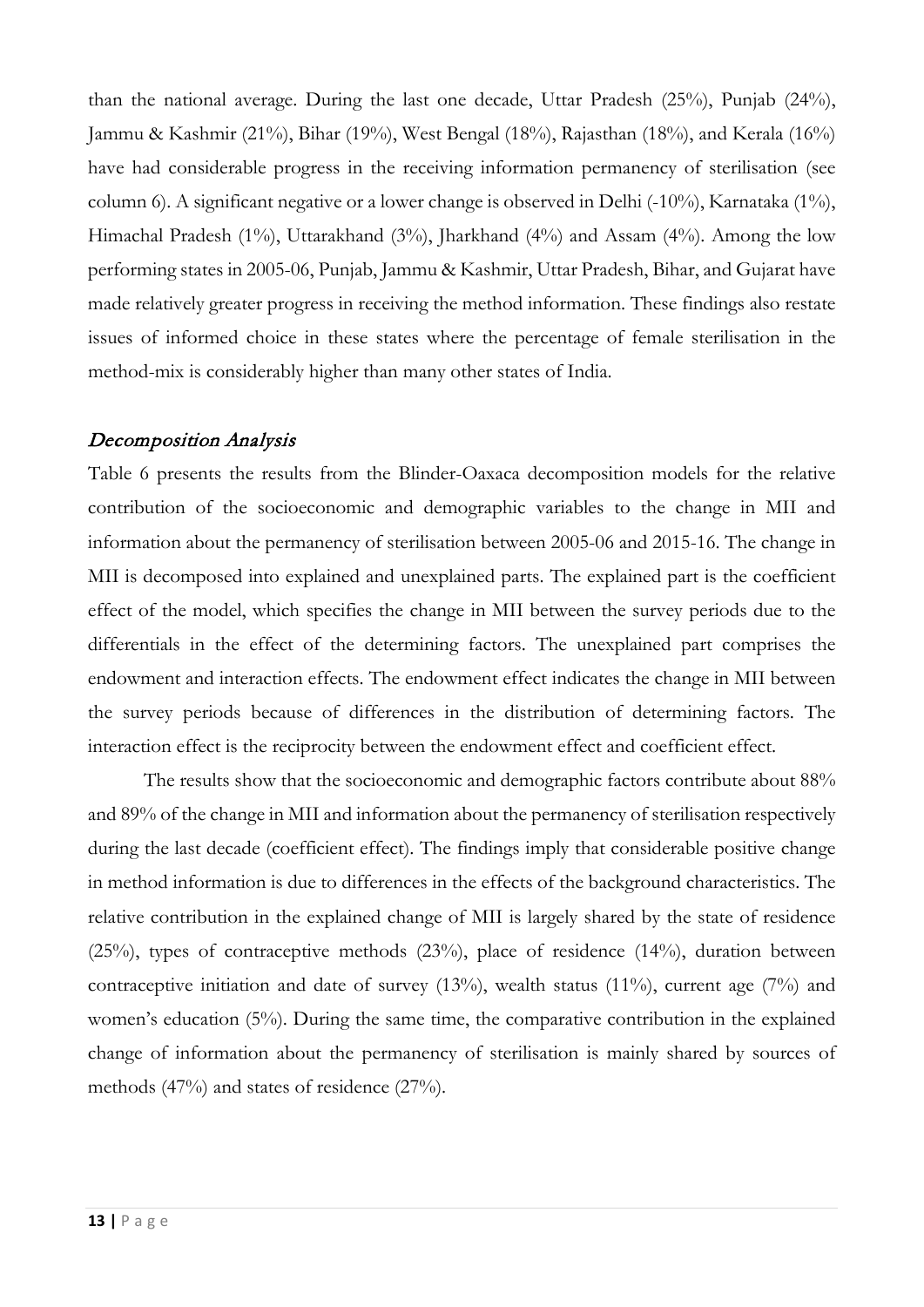**Table 6:** Results from the Blinder-Oaxaca decomposition model: Relative contribution of selected indicators in the change of MII and the information about the permanency of sterilisation between 2005-06 and 2015-16

| Description of summary                                                                                     | MII $(\% )$ | Permanency of        |
|------------------------------------------------------------------------------------------------------------|-------------|----------------------|
|                                                                                                            |             | Sterilisation $(\%)$ |
| NFHS-3 (2005-06)                                                                                           | 15.8***     | 65.6***              |
| NFHS-4 (2015-16)                                                                                           | $31.1***$   | 79.5***              |
| Difference (Change)                                                                                        | $15.4***$   | 13.9***              |
| Explained                                                                                                  | $13.4***$   | $12.3***$            |
| Unexplained                                                                                                | $1.9***$    | $1.6***$             |
| Percent explained of change                                                                                | 87.5        | 88.8                 |
| Percent unexplained of change                                                                              | 12.5        | 11.2                 |
| Details of explained part                                                                                  |             | Contribution $(\%)$  |
| Contraceptive methods                                                                                      | 22.6**      |                      |
| Sources of methods                                                                                         | 3.3         | 47.3***              |
| Place of residence                                                                                         | 13.5***     | 8.8                  |
| Wealth status                                                                                              | $10.6**$    | 6.1                  |
| <b>Women's education</b>                                                                                   | $5.1***$    | 4.9                  |
| Current age                                                                                                | $7.0***$    | 1.2                  |
| Duration between contraceptive initiation and                                                              | $12.7***$   | 4.9                  |
| interview (years)                                                                                          |             |                      |
| State of residence                                                                                         | 25.1***     | 26.7***              |
| Total                                                                                                      | 100         | 100                  |
| Note: All the estimates are weighted with national women weight; *** $p$ <0.001, ** $p$ <0.01, * $p$ <0.05 |             |                      |

**Discussion**

This study presented changes and patterns of information received by the contraceptive users between 2005-06 and 2015-16. Only one in every three users received complete information in 2015-16 as compared to one in six in 2005-06. Four in every five sterilized women were told that sterilisation is permanent in 2015-16 which was about two in every three in 2005-06. During the last decade, though the information received by contraceptive users has made significant progress, India is still lagging behind many developing countries included in the analysis by Jain (2016). Moreover, there remains an enormous scope for improving the information provided to contraceptive users about various methods.

In 2015-16, the MII across the background characteristics of the users remains low. Except for those who were using IUD, had higher education or lived in the richest wealth quintiles, the value of MII was less than 33% for all other sub-groups of users. India's family planning programme has largely been driven by female sterilisation, but the sterilised women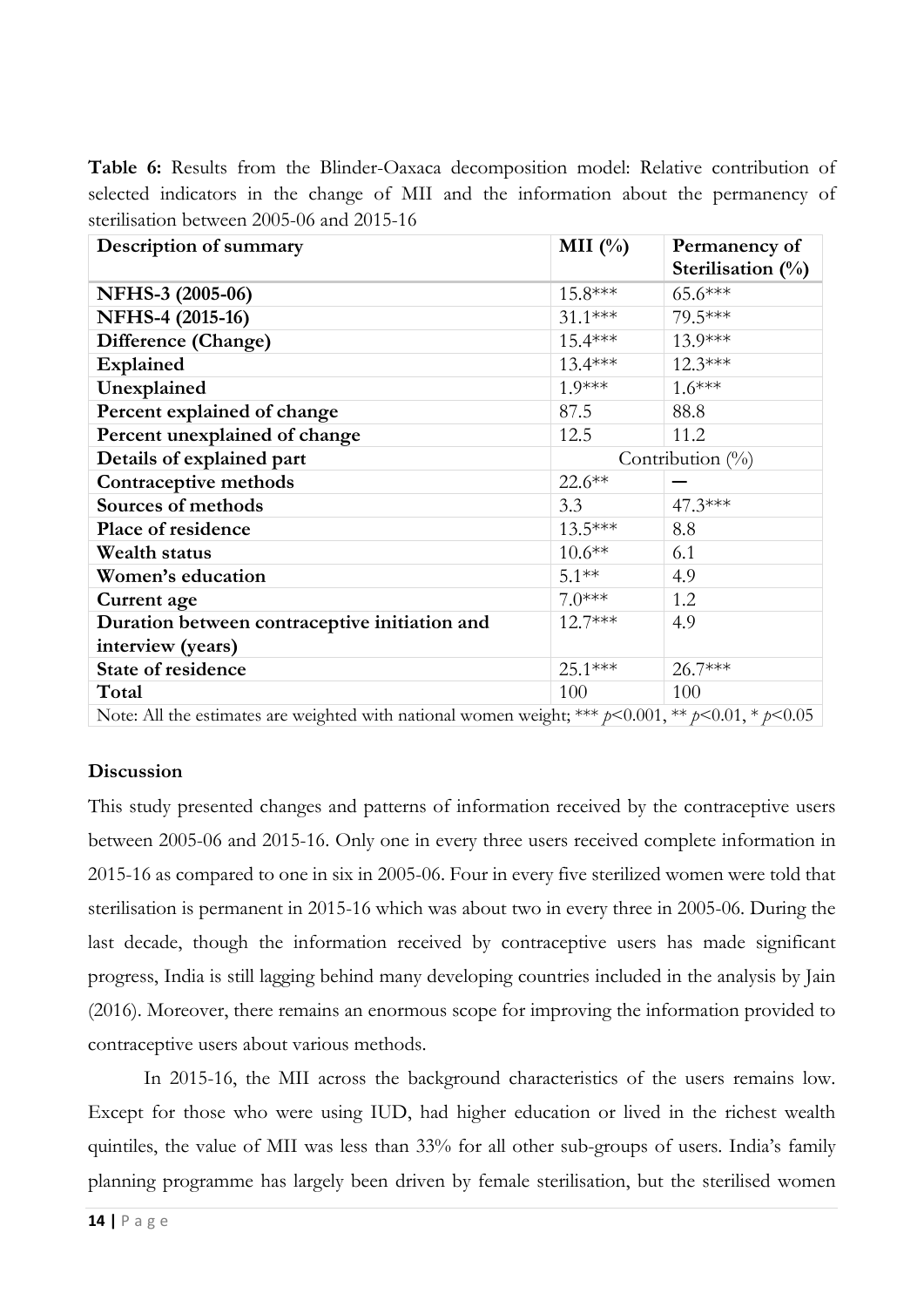received very little information: only one-fourth received information on all three items of MII, had complete method information, and one-fifth of them were not even informed about the permanency of sterilisation. Even though the national family planning programme emphasises promoting a basket of contraceptive choices for potential users, the information provided to users of female sterilisation remains inadequate. From the quality of care perspective, it is critical that the level of infomration provided to sterilisation users, in particular, improves rapidly. To add to this, the findings from this study suggest that the method information is lower among those who have taken their contraceptive methods from the public sources particularly for the information about the permanency of sterilisation. In India, about four out of every five female sterilisation takes place in the public health sector (IIPS and ICF, 2017). The two together implies an emphasis on providing services of good quality in public health facilities.

The sterilisation dominated South Indian states had lower values of MII except for Tamil Nadu. The contraceptive users in Kerala received relatively better method information than the national average as well as the South Indian States. Among the North Indian states, the users in Punjab receive the highest levels of method information. As the method-mix is skewed to the female sterilisation which is mostly done from the public health sector, better method information in the selected states may reflect a well-performing public health care system (MoHFW, World Bank and NITI Aayog, 2018). The findings from the decomposition analysis also suggest that the state of residence is the major factor contributing to the change of method information. From a programmatic perspective, this implies that more attention should be given to improving the state-level systems.

A separate analysis of MII by different socioeconomic and demographic groups and the states of residence is carried out for the sterilised women because the differentials in MII by a characteristic may be due to method-mix, other socioeconomic factors and the states of residence. The sterilised women are the least informed among all users. In some states, female sterilisation is the most dominant method, and the reversible methods are negligible, while in some other states, reversible methods are significant. Also, the use of sterilization may be higher among the less educated and economically deprived and users in these sub-groups may receive less method information compared to their counterparts. However, this is unlikely to be the case because the logistic analyses results presented for each sub-group were adjusted for the differences in other characteristics including the method used and state of residence. Nevertheless, we repeated the analysis for sterilized women only and found that the patterns and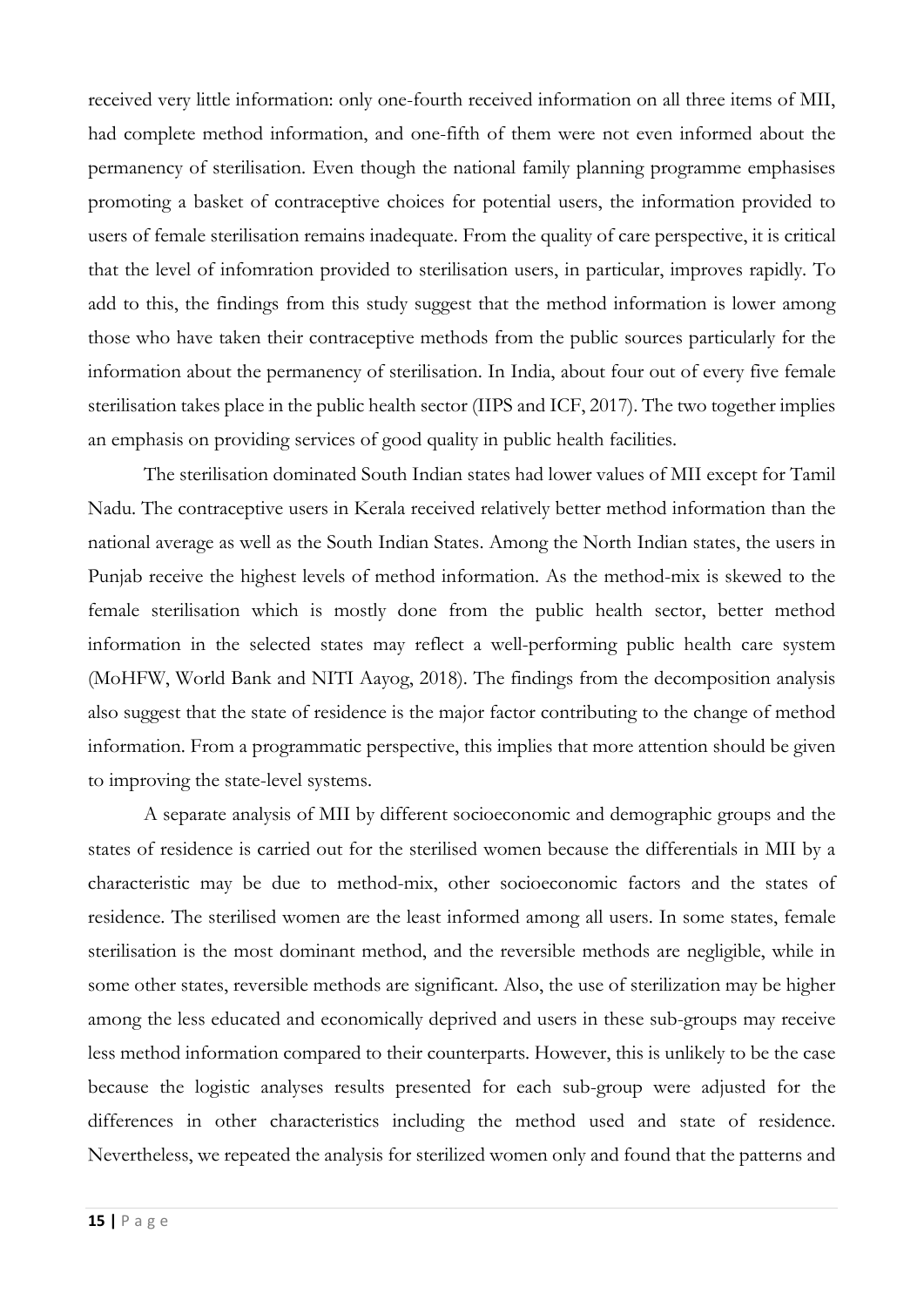changes in MII across the socioeconomic groups and the states of residence among the sterilised women were very similar to those for users of all methods.

A comparative analysis between the service providers and the health or family planning workers for two items particularly side effects and other methods was also performed (Table 7). In 2015-16, about 53% and 48% currently users who initiated their methods in the preceding five years were not informed about the side effects and other methods respectively from neither service providers nor health or family planning workers. Critically, a mere 7% and 5% users from the health or family planning workers were told about the side effects and the other methods respectively in 2015-16. These findings suggest the need to strengthen the function of health and family planning workers to ensure informed choice among the users thereby ensuring adequate quality of care to more vulnerable groups who are the major benefactors of the public health system.

| Contraceptive provider                                         | Health or family planning workers |        |        |          |        |        |  |
|----------------------------------------------------------------|-----------------------------------|--------|--------|----------|--------|--------|--|
|                                                                |                                   | NFHS-3 |        |          | NFHS-4 |        |  |
|                                                                | $\rm No$                          | Yes    | Total  | $\rm No$ | Yes    | Total  |  |
| Side effects                                                   |                                   |        |        |          |        |        |  |
| N <sub>0</sub>                                                 | 65.3                              | 2.4    | 67.7   | 53.3     | 4.5    | 57.8   |  |
| <b>Yes</b>                                                     | 32.3                              | 0.0    | 32.3   | 42.2     | 0.0    | 42.2   |  |
| Total                                                          | 97.6                              | 2.4    | 100    | 95.6     | 4.5    | 100    |  |
| Other methods                                                  |                                   |        |        |          |        |        |  |
| N <sub>0</sub>                                                 | 63.6                              | 8.4    | 72.0   | 45.7     | 6.6    | 52.3   |  |
| Yes                                                            | 28.0                              | 0.0    | 28.0   | 47.7     | 0.0    | 47.7   |  |
| Total                                                          | 91.6                              | 8.4    | 100    | 93.4     | 6.6    | 100    |  |
| N (weighted)                                                   |                                   |        | 13,254 |          |        | 63,849 |  |
| Note: Cell percentages are presented using the national weight |                                   |        |        |          |        |        |  |

Table 7: Information received from the contraceptive providers and health or family planning worker in India

The London Summit on family planning in 2012 strengthened the worldwide commitment and set a goal for adding 120 million users by 2020 (Brown *et al.*, 2014). The London Summit on Family Planning (2012) was a critical milestone in the global discourse around family planning programmes in developing countries. Emphasis on promoting a voluntary approach to family planning and ensuring the quality of care as opposed to a target driven one was a key outcome of the summit. The global initiative of *'FP2020'* has included the MII in its core indicators for measuring the progress towards the goal of ensuring the information received by the users (FP2020, 2015). On this line, the Ministry of Health and Family Welfare (MoHFW) of the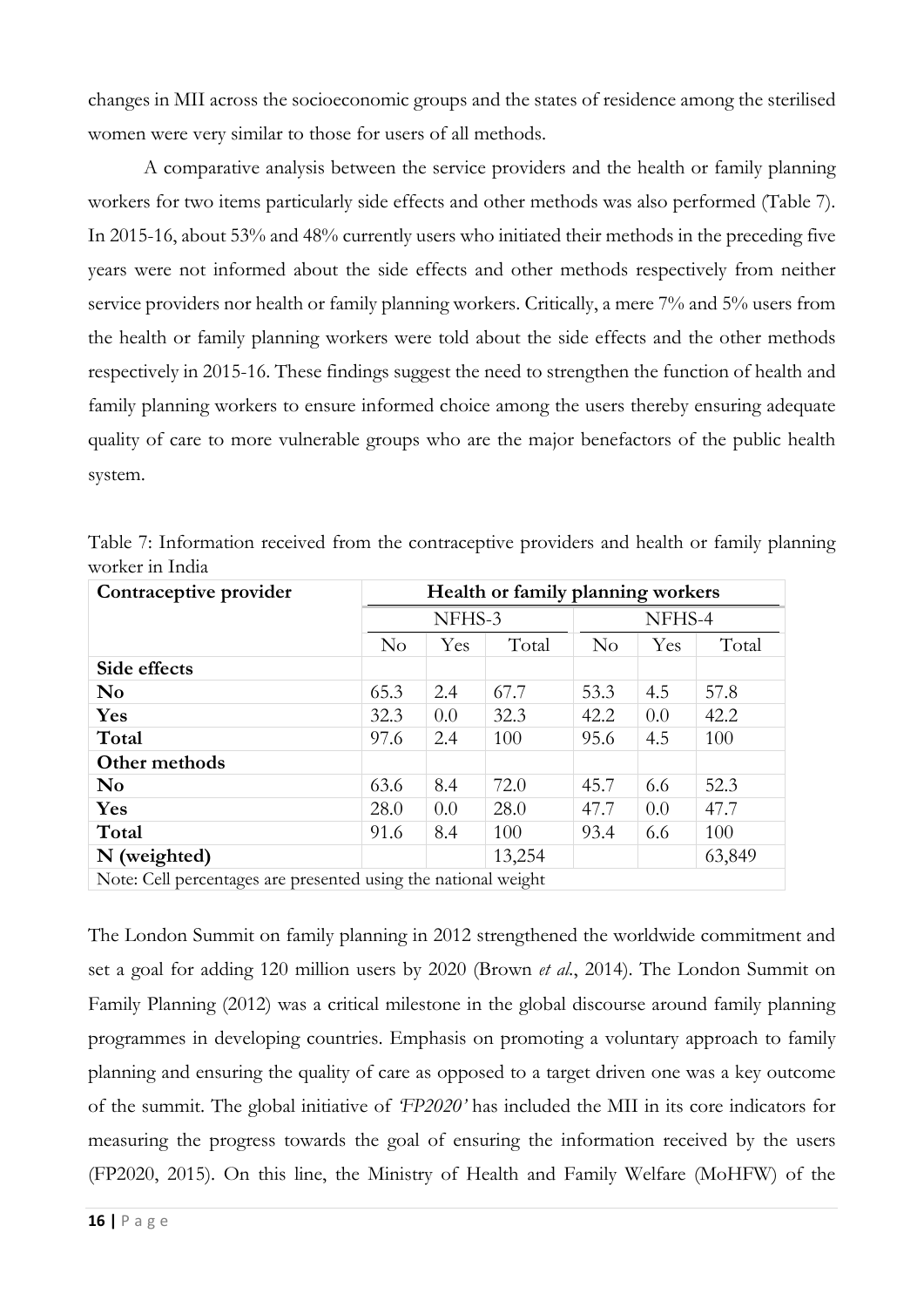Government of India, has promised to deliver the contraceptive methods to an additional 48 million women in India whilst ensuring their reproductive rights and quality of care - documented in the '*India's Vision FP 2020*' (Government of India, 2014). Also, the newly launched *'Mission Parivar Vikas'* entails several provisional and promotional schemes and focusses on 145 high districts in the states of empowered action groups (Uttar Pradesh, Bihar, Odisha, Chhattisgarh, Jharkhand, Rajasthan and Uttarakhand) and Assam (Government of India, 2016) that still have total fertility rate >3. Though the programme guidelines included improved quality of care processes such as follow-up check-ups for spacing reversible contraceptive methods like IUDs, the guidelines/protocols still lack focus on providing the specific method-related information.

The present study has a few limitations. First, in the NFHS, the information about three items of the methods as mentioned earlier received from the service providers was asked to the respondents, while the information about only two items namely side effects and other methods received from the health or family planning worker were enquired. A comparison of MII for service providers and health or family planning workers is not accomplished in this study. So the inclusion of the question about the information on how to manage side effects from the health or family planning workers in the NFHS questionnaire would help researchers to conduct abovesaid comparison. Second, this study used retrospective information about the current contraceptive methods received at the time of initiation in the preceding five years of the date of interview from the cross-sectional surveys. The responses of users may be affected by recalling the information which is given to them at the initiation of contraception. Third, the information about other reversible methods than the four studied methods could give a better estimation overall. This data limitation calls for universalisation of asking about the method related questions to all users at the time of interview who used any contraceptives ever. Despite these limitations, this study builds an accurate and scientific perspective of overall information exchanged between contraceptive providers and clients in India *vis a vis* quality of care.

In 2015-16, after a decade of socioeconomic transformation and the implementation of *FP2020* policy goals, India has made a promising progress in method information provided to the users but India is still far to achieve the adequate levels. The information about the contraception is required for all the methods especially clinical methods such as sterilisation and IUD. As female sterilisation is the most dominated method in India and the method users receive the lowest information about the methods, the information received by the sterilised women deserves specific recognition. It also asks for state-level emphasis as identified lagged behind states. Besides, the information exchange between health or family planning workers and the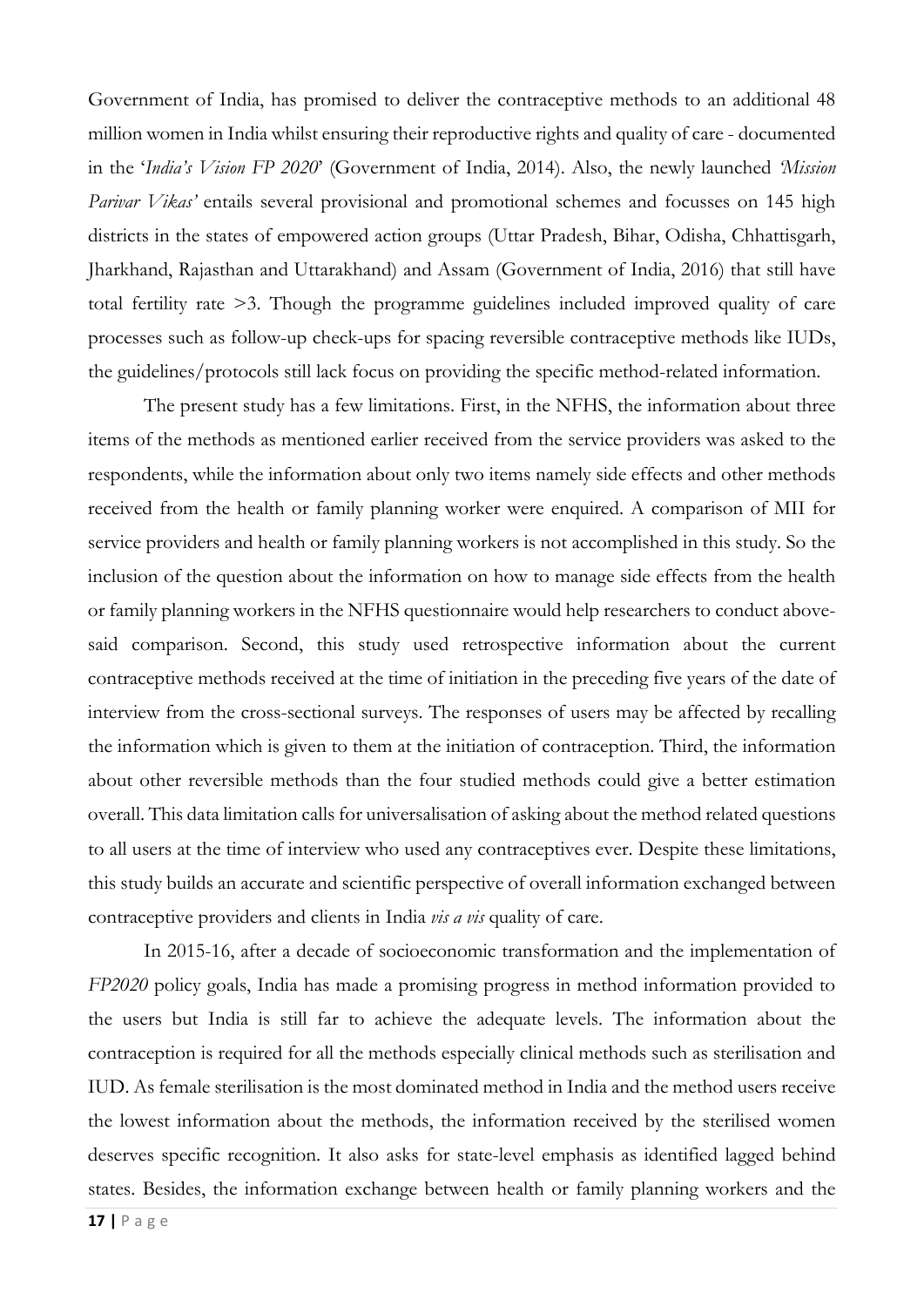contraceptive users could be a useful alternative towards achieving the universal access to method information to the contraceptive users. The frontline health workers in India such as ASHA, ANM, and Anganwadi workers can use their potentiality for the exchange of information. Thus, the findings of this study could assist the MoHFW of Government of India to achieve the '*Vision FP 2020*' and related SDG addressing the issues of information in the program interventions.

### **Ethical approval**

This analysis is based on the data publically available and did not use any individual identifiers. Thus this work complies with the ethical standards of the relevant national and institutional committees on human experimentation and with the Helsinki Declaration of 1975, as revised in 2008.

#### **Conflicts of interest**

The authors have no conflict of interest to declare.

### **Funding Statement and Acknowledgments**

This paper was prepared as part of a mentorship program under the RASTA initiative of the Evidence Project of the Population Council. The Evidence Project is made possible by the generous support of the American people through the United States Agency for International Development (USAID) under the terms of cooperative agreement number AID-OAA-A-13- 00087. The contents of this paper are the sole responsibility of the authors and do not necessarily reflect the views of USAID, the United States Government or the Population Council. The authors wish to acknowledge Dr. Niranjan Saggurti, Dr. Faujdar Ram, Dr. Rajib Acharya, Dr. Arupendra Mozumdar and the anonymous reviewers for their insightful comments on earlier versions of the manuscript. The second author was a consultant to the Population Council when this study was conducted.

#### **References**

- **Altman DG and Bland JM** (2011) How to obtain the P value from a confidence interval. *Bmj*, <sup>343</sup>, d2304.
- **Blinder AS** (1973). Wage discrimination: reduced form and structural estimates. *Journal of Human Resources* **8**(4): 436–455.
- **Brown W, Druce N, Bunting J, Radloff S, Koroma D, Gupta S et al.** (2014) Developing the "120 by 20" goal for the Global FP2020 Initiative. *Studies in family Planning* **45**(1): 73–84.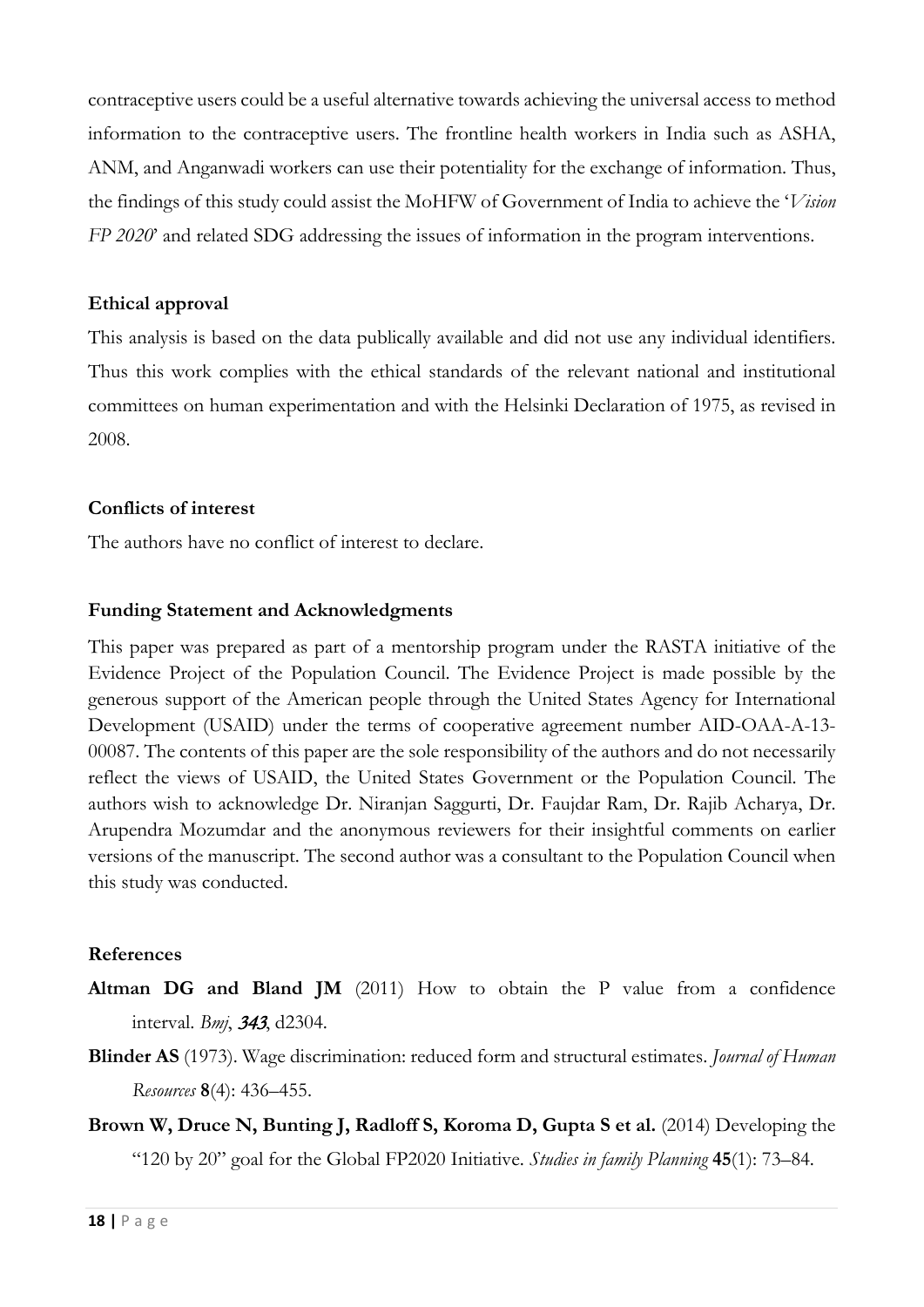- **Bruce J** (1990) Fundamental elements of the quality of care: a simple framework. *Studies in family planning*, **21**(2), 61-91.
- **FP2020** (2015) FP2020 uses a suite of quantitative metrics—Core Indicators—to monitor progress annually across focus countries. [http://progress.familyplanning2020.org/en/](http://progress.familyplanning2020.org/en/%20measurement-section/measuring-progress) [measurement-section/measuring-progress.](http://progress.familyplanning2020.org/en/%20measurement-section/measuring-progress) (Accessed 22<sup>th</sup> August 2018).
- **Government of India** (2014) India's Vision FP 2020. Ministry of Health and Family Welfare (MOHFW), New Delhi. URL: <https://advancefamilyplanning.org/sites/default/files/> resources/FP2020-Vision-Document% 20India.pdf. (Accessed 17th August 2018).
- **Government of India** (2016) Mission Parivar Vikas. Ministry of Helath and Fmialy Welfare. [http://www.nhmmp.gov.in/WebContent/FW/Scheme/Scheme2017/Mission\\_Parivar\\_](http://www.nhmmp.gov.in/WebContent/FW/Scheme/Scheme2017/Mission_Parivar_Vikas.pdf) [Vikas.pdf.](http://www.nhmmp.gov.in/WebContent/FW/Scheme/Scheme2017/Mission_Parivar_Vikas.pdf) (Accessed 18th August 2018).
- **International Institute for Population Sciences (IIPS) and ICF** (2017) *National Family Health Survey (NFHS-4), 2015-16: India.* Mumbai: IIPS.
- **International Institute for Population Studies (IIPS) & Macro International** (2007) National Family Health Survey (NFHS-3), 2005–06: India: Volume I. IIPS, Mumbai.
- **Jain AK** (1989) Fertility reduction and quality of family planning services. *Studies in Family Planning* **20**(1), 1–16.
- **Jain AK** (2016) Examining progress and equity in information received by women using a modern method in 25 developing countries. *International Perspectives on Sexual and Reproductive Health* **42**(3), 131-140.
- **Jain AK** (2017) Information about methods received by contraceptive users in India. *Journal of Biosocial Science*, **49**(6): 798–810.
- **Jain AK, Obare F, RamaRao S and Askew I** (2013) Reducing unmet need by supporting women with met need. *International Perspectives on Sexual and Reproductive Health* **39**(3), 133- 141.
- **Jain AK, RamaRao S, Kim J and Costello M** (2012) Evaluation of an intervention to improve quality of care in family planning programme in the Philippines. *Journal of Biosocial Science* **44**(1), 27–41.
- **Koenig MA, Hossain MB, and Whittaker M** (1997) The influence of quality of care upon contraceptive use in rural Bangladesh. *Studies in family planning* **28**(4), 278-289.
- **Ministry of Health and Family Welfare [MoHFW], World Bank and NITI Aayog** (2018) Healthy States, Progressive India Report on the Ranks of States and Union Territories.